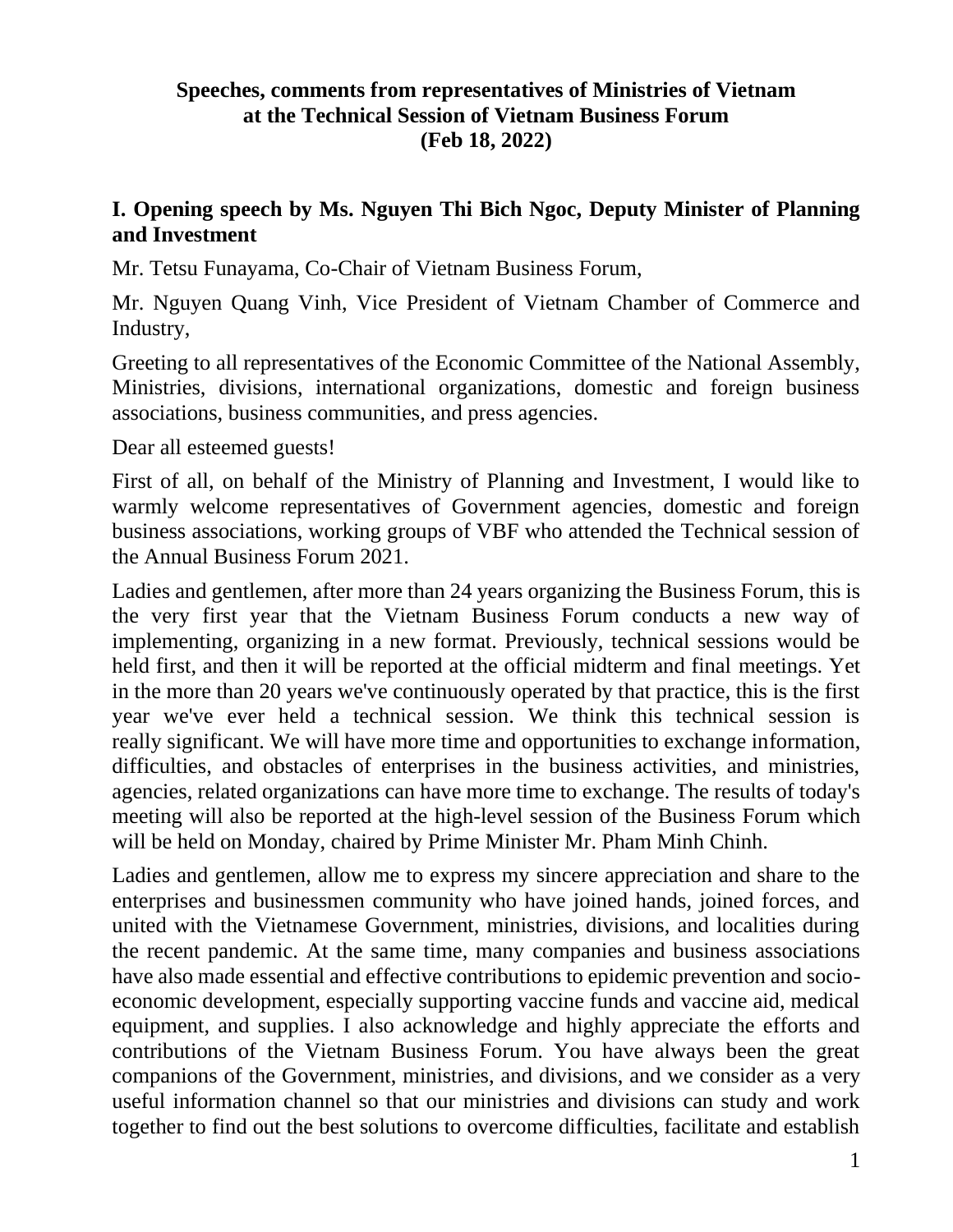an appealing, open business and investment environment in Vietnam and harmonizing with international practices. In the context of the complicated pandemic spreading, the Prime Minister and our Government have also had many meetings with businesses and acknowledged and appreciated the will of overcoming difficulties, great efforts, selfreliance of businesses to adapt to the new context, strongly promote the spirit of solidarity, supporting each other in difficult times, for a common goal of business development, as well as to ensure harmonize the interests of the parties.

Ladies and gentlemen, we are aware that the recent pandemic made a very strong impact on the activities of businesses, therefore, the Ministry of Planning and Investment has coordinated with relevant ministries and departments and advised the Prime Minister and the Government to promulgate many solutions and mechanisms to remove difficulties and obstacles. The Prime Minister has also established 02 special working groups of the Government, the first is to remove difficulties and promote the implementation of investment projects; The second is to remove difficulties for people and businesses affected by the COVID-19 pandemic. Therefore, we are also pleased to inform you that 2021 is a very important year for Vietnam's economic and social development, is the first year that Vietnam implements 05 years plan from 2021 to 2025 and is a pivotal year in the implementation of the 5-year plan. However, under the impact of the pandemic, the past time has been a very difficult time for not only the business community but also government agencies in directing and operating to achieve the goals. And in 2021, despite such difficulties, Vietnam's economy maintained a growth rate of 2.58%. Macro-economy and major balances are ensured. Inflation is maintained under control. The economic structure has a very positive change. The financial and monetary policies were adjusted flexibly, and the stock market was developed rapidly which is becoming a very important capital mobilization channel for the economy. Vietnam's business investment environment continues to improve and is reflected in the number of foreign direct investment attraction as well as the registration of new-established domestic enterprises.

Ladies and gentlemen, in the face of the COVID-19 pandemic, the Government has issued Resolution No. 11 on the economic recovery and development program, and this is the largest package of economic recovery and development ever with a sizeable number and an extensive scale of support. The problem presented by the Government and ministries, departments today is: "How to effectively implement and execute this program?". With that spirit, we highly appreciate the Business Forum's choice of theme: "Restoring & Developing supply chain in the new normal". This will be a very important forum, we hope that we will have an honest exchange with each other in order to gain visions, orientation to improve institutions and policies, as well as to remove difficulties, problems for businesses.

As I have stated initially, the outcome of today's meeting will be reported at the highlevel session next Monday. Once again, we would like to thank the close cooperation of the Vietnam Business Forum, ministries, departments, localities, and working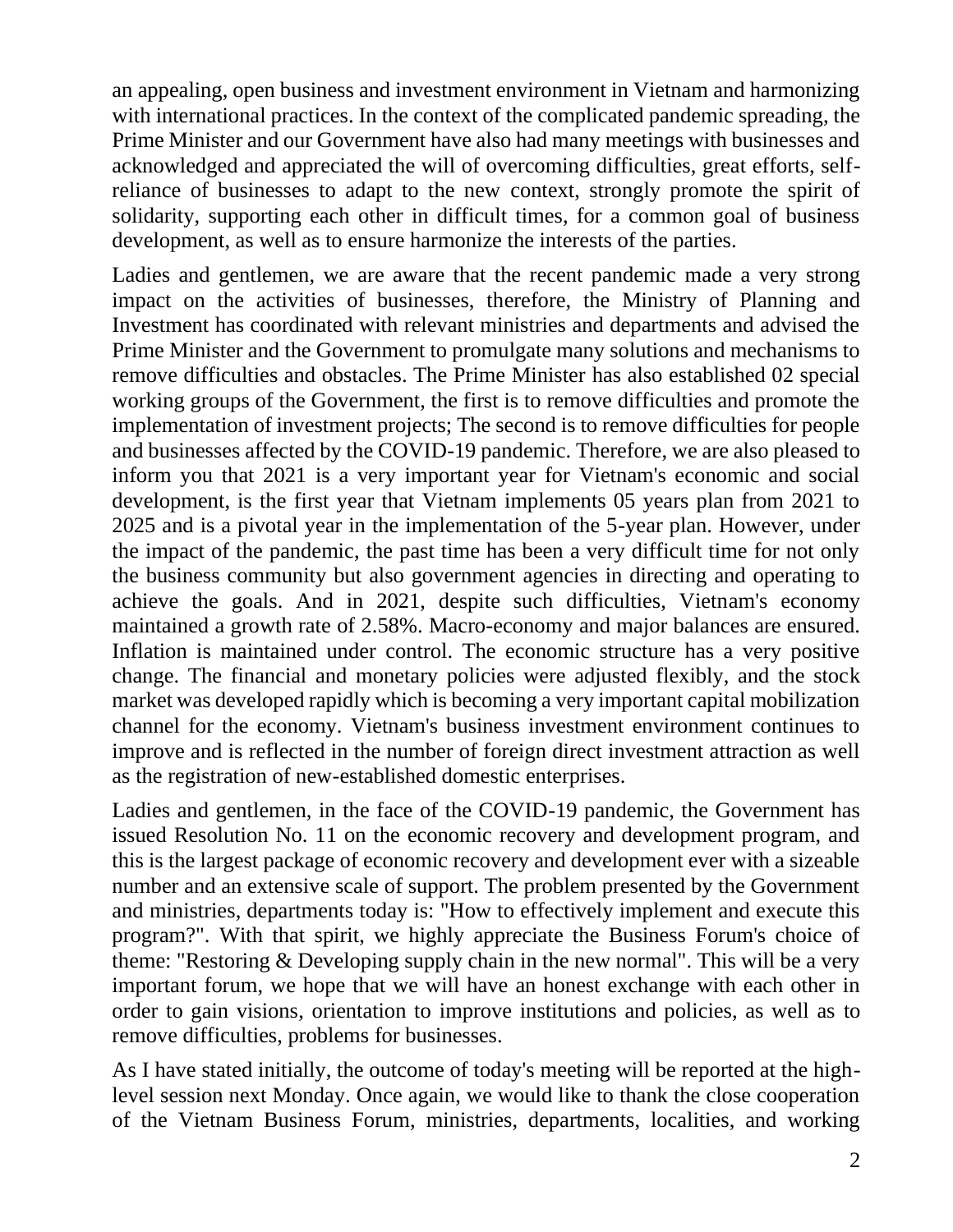groups of the Business Forum for accompanying with Government agencies this whole time.

On the occasion of New Lunar Year, on behalf of all representatives of the Ministries and Departments here, we would like to wish all of you, business communities and investors, a healthy, happy, peaceful and successful year. I wish the Business Forum a great success.

Thank you very much!

## **II. Speeches of representatives of Ministries**

### **1. Ms. Nguyen Thi Bich Ngoc, Deputy Minister of Planning and Investment:**

Thank representatives of working groups. We've also heard from representatives of 05 working groups talking about really big issues.

First of all, for the Agribusiness Working Group, we fully agree with your approach. It is time for Vietnam to change the way of thinking, innovation, and approach to agricultural development. I totally agree with you on the need to move from quantity to quality, develop a sustainable agriculture and move from a traditional agriculture to a highly efficient and smart agriculture. The role and mission of the agricultural sector in the coming time is important in realizing the commitment of the Prime Minister of Vietnam at COP 26 in bringing net emissions to 0 in 2050. We recognize and appreciate the proposals and recommendations of the Agribusiness Working Group.

Hereafter, we would like to invite representative of Ministry of Agriculture, Mr. Nguyen Truong Thang, Deputy Director – General in charge of Department of Business Management, who will have more opinions and discuss with us on the topic of agricultural development.

### **2. Mr. Nguyen Truong Thang, Deputy Director–General in charge of Department of Business Management, Ministry of Agriculture and Rural Development**

Ms. Nguyen Thi Bich Ngoc - Deputy Minister of Planning and Investment,

Mr. Tatsuya Funayama, co-chair of the VBF,

Mr. Nguyen Quang Vinh - Vice President of VCCI,

Dear representatives of all ministries, forum participants!

First of all, Ministry of Agriculture and Rural Development would like to thank the consideration of associations and business communities for their consideration to the Vietnamese business community.

In common with the entire nation, Vietnam's agriculture industry has just gone through an extremely difficult period due to the impact of the COVID-19 pandemic. It can be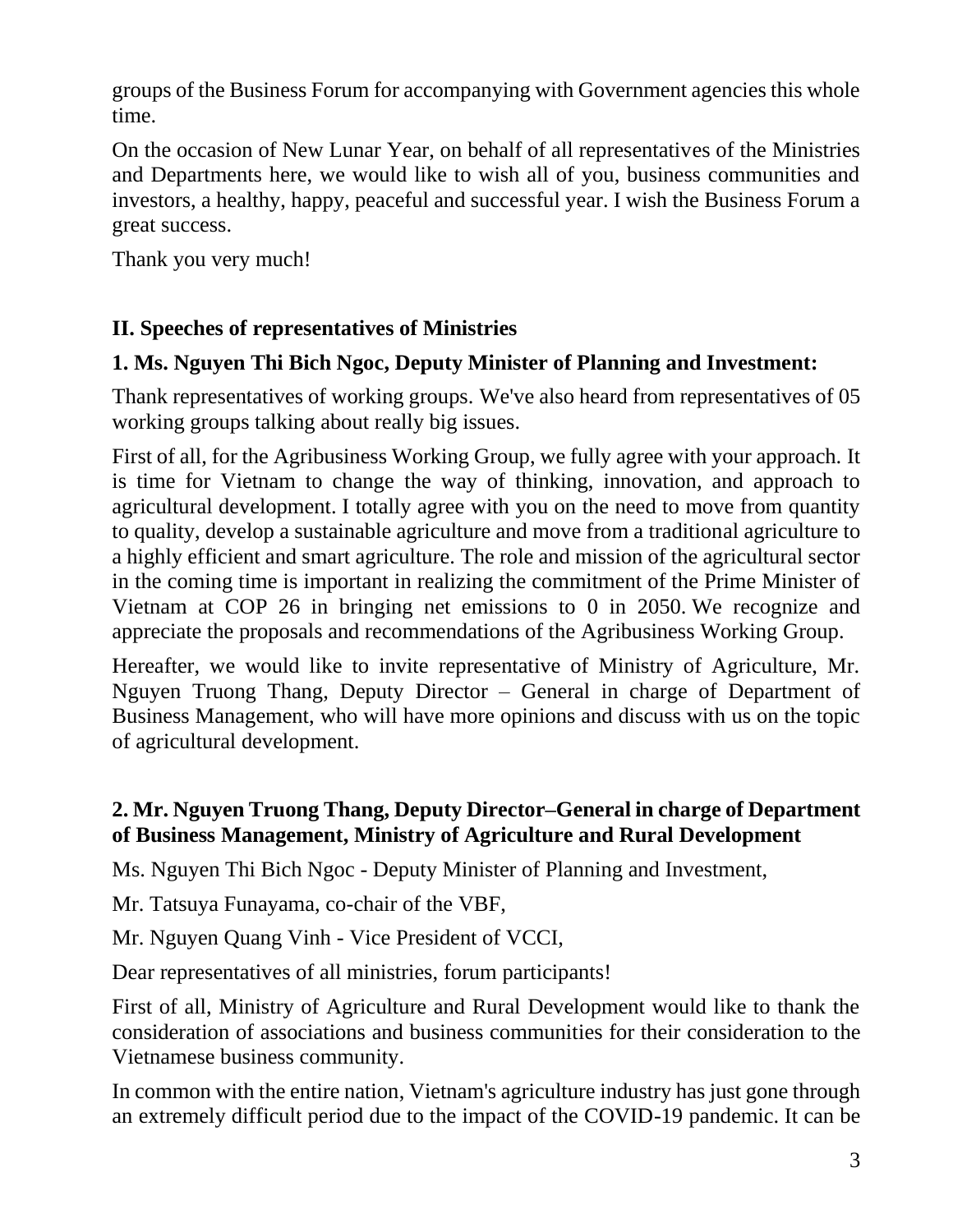said that 2021 is an important transition year for the industry. In difficult conditions in all aspects, the agricultural sector still maintains a high growth rate, while positioning the development strategy for the coming period. The contribution of the business communities play an important role to achieve remarkable achievements such as the overall growth rate, agricultural import and export turnover. In the context of the general change of the world economy, Vietnam's agricultural sector has actively prepared for a new development strategy. It is sustainable agricultural development with specific goals of GDP growth rate.

- The agriculture, forestry, and fishery sectors in the period of  $2021 2030$  grow average from 2.5 to 3% per year. The rate of labor productivity growth of agriculture, forestry, and fishery sectors reaches an average of 5.5 to 6% per year and expand market development, especially the export market. The growth rate of agriculture, forestry, and fishery exports average from 5 to 6% per year.
- Raising people's incomes, reducing poverty sustainably. The income of rural residents is 2.5 to 3 times higher than in 2020. The proportion of Multidimensional Poverty households in rural areas decrease by an average of 1 to 1.5% per year. The share of agricultural workers in total social labor fall below 20% and the proportion of trained agricultural workers reach over 70%.
- The country has at least 90% of communes meeting new rural standards, of which 50% of communes meet newly advanced rural standards and over 70% of the district level units meet new rural standards, of which 35% of the district level units are recognized to meet newly advanced rural standards.
- Developing "green", environmentally friendly agriculture; adapting to climate change; reducing rural environmental pollution; striving to reduce greenhouse gas waste by 10% compared to 2020.
- The forest cover rate remains stable at 42%. The area of forests with certificates of sustainable forest planning reach over 1 million hectares and increase the area of marine and coastal protected areas to reach from 3 to 5% of the natural area of national waters.
- By 2050, Vietnam will become one of the world's leading agricultural countries with a modern, efficient and environmentally friendly agricultural processing industry. Rural areas no longer have poor households, become worth-living place, civilized, green - clean - beautiful with living conditions. Rural incomes access and connect closely, harmoniously with urban.

In order to achieve the set goals, the direction of sustainable agricultural development in the coming period includes:

• The first is completing the agricultural production structure associated with competitive advantage and market requirements;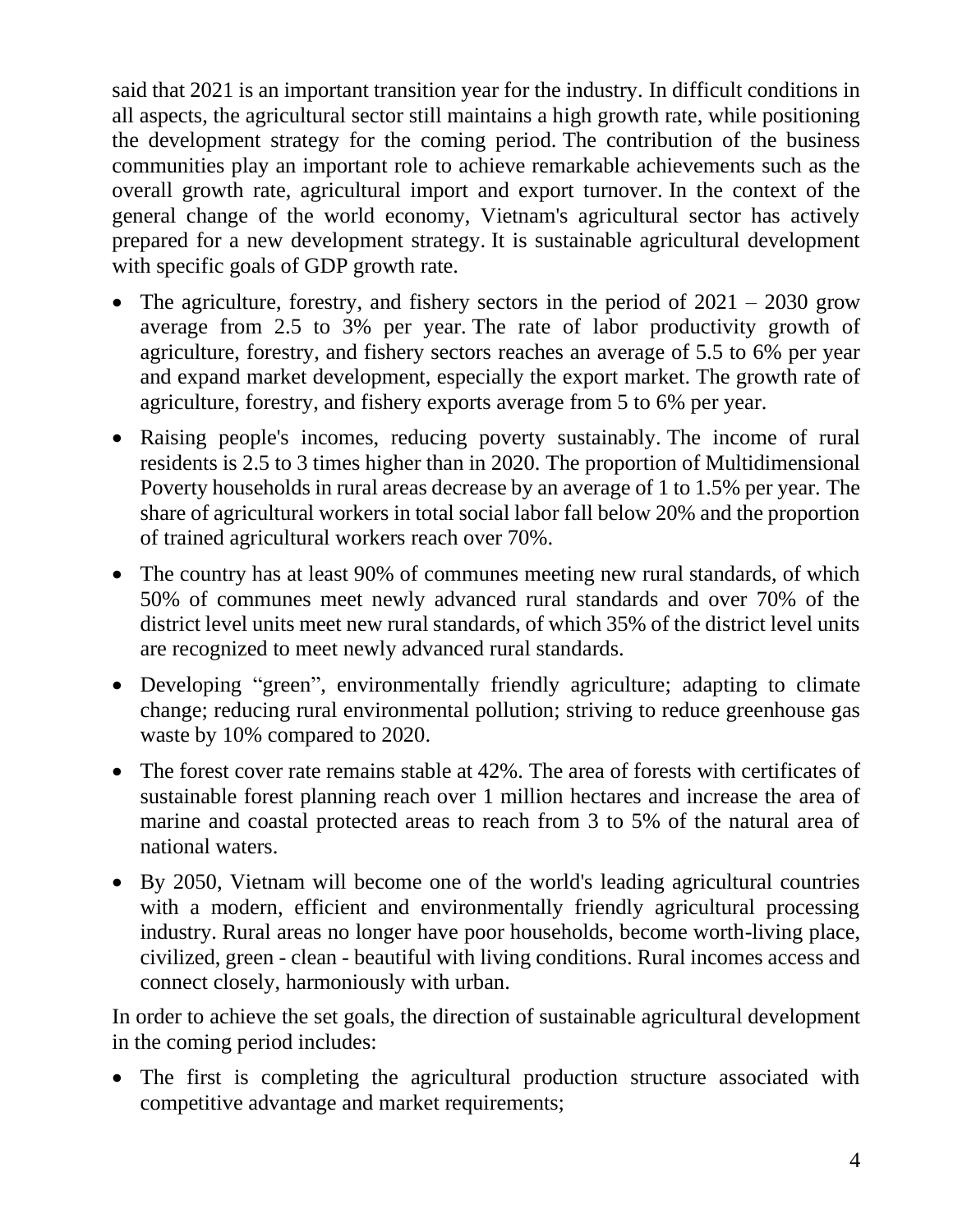- The second is organizing important stages in production, improving efficiency, ensuring sustainable development;
- The third is promoting cooperation and linking the development of value chains of advanced agricultural models;
- The fourth is developing rural agricultural economics, generating employment and incomes for rural populations;
- The fifth is building civilized and modern rural areas, associated with urbanization and preservation of traditional culture;
- The sixth is inclusive development, ensuring equity, promoting rural society;
- The seventh is building a strong community as the core of rural development and agricultural production;
- The eighth is protecting ecological environment, landscape, adapting to climate change.

With the above orientations, a series of solutions have been determined by the Ministry of Agriculture and Rural Development to organize implementation for 2021 - 2030.

Ministry of Agriculture and Rural Development has always defined the core role of enterprises in sustainable agricultural development. With that spirit, in the past and upcoming periods, solutions and policies to attract businesses to invest in agriculture and rural areas have always been identified as a top priority. In 2021, Ministry of Agriculture and Rural Development has worked closely with ministries and sectors, focusing on amending and supplementing policies to support and encourage enterprises to invest in agriculture and rural areas.

We would like to report and share with the forum about the decrees to replace Decree 57 which was appraised by Ministry of Justice in November 2021 and will be submitted to the Government for promulgation as soon as possible. The revision of mechanisms and policies to encourage enterprises to invest in agriculture and rural, is expected to make a breakthrough in attracting enterprises to invest in sustainable agricultural development.

Ministry of Agriculture and Rural Development would like to thank and absorb the suggestions of the business communities. We commit to continue researching and reviewing to promptly amend and supplement policies, legal regulations and administrative procedures to improve the business investment environment, create the most favorable conditions for enterprises to invest and produce, do business in agriculture, strive to implement the sustainable agricultural development goals approved by the Prime Minister.

Thank you very much and best wishes to all forum participants!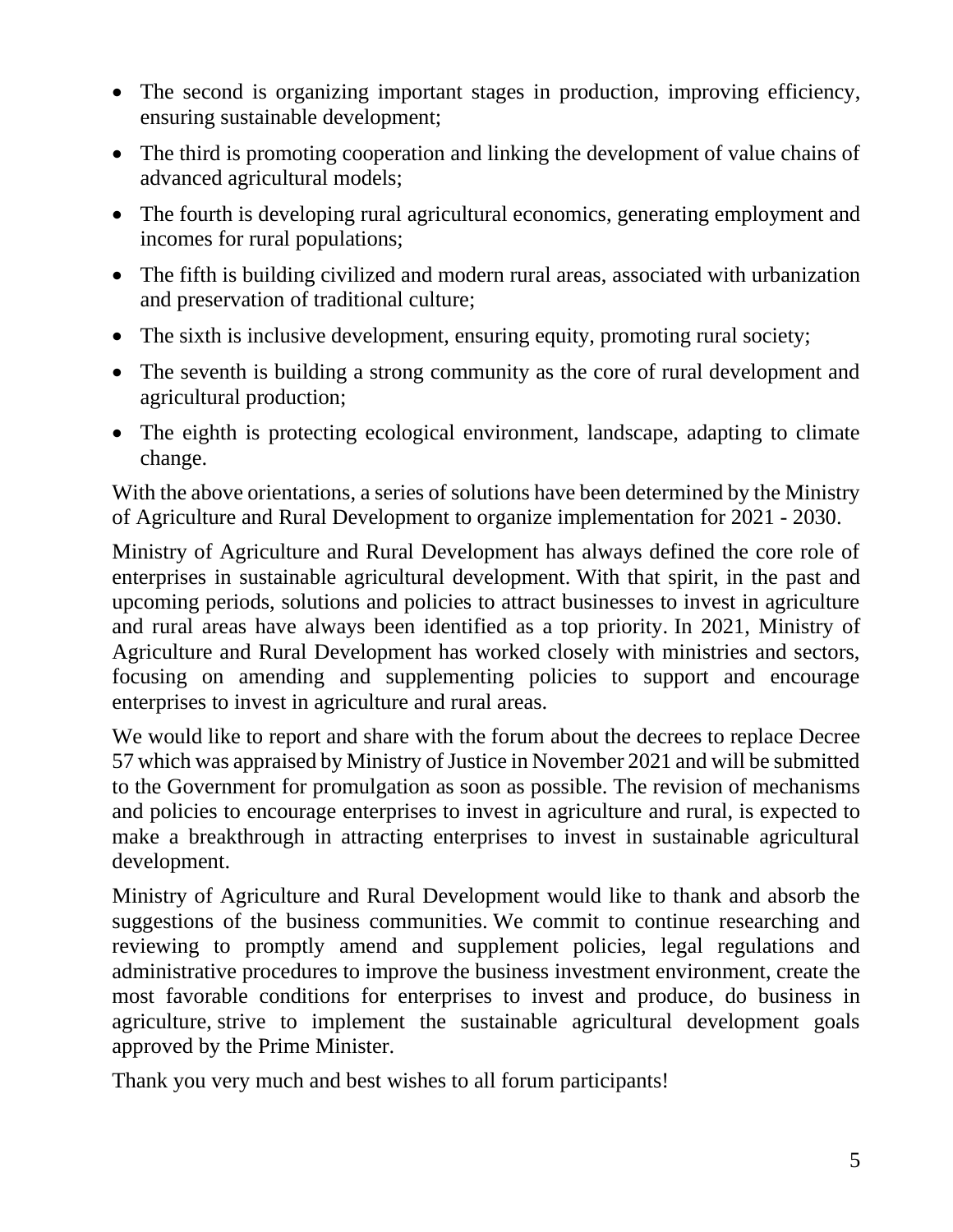### **3. Ms. Nguyen Thi Bich Ngoc, Deputy Minister of Planning and Investment:**

Thank the representative of the Ministry of Agriculture and Rural Development. Next, I would like to invite representative of the Ministry of Industry and Trade. Before hearing the opinion of him, we would like to discuss some issues:

Ladies and gentlemen!

Synchronous infrastructure construction and development is one of three strategic breakthroughs which Vietnamese Government has set out over the past time, and in the coming period this has been placed on top. In the package of economic recovery and development in the coming time, the state budget has devoted a large part to the development of infrastructure systems. Here, you mentioned power projects, key power projects, etc. We will also invite representative of the Ministry of Industry and Trade to discuss more. Regarding some ideas of Infrastructure Working Group on development of specific policies, how Vietnam can attract private resources in the coming time to develop and build infrastructure. This is really a great interest of ministries, sectors, as well as the Government and Prime Minister. At today's meeting, we would like to note the recommendations of Infrastructure Working Group. These are very big issues, such as developing industry-specific policies, issues related to wind power, gas power development mechanisms, etc. We will take note all of these.

Hereafter, we would like to invite representative of Ministry of Industry and Trade to discuss more specifics about the proposal of Infrastructure Working Group, in which responds to the proposal of the Power and Energy Working Group. Please invite representative of Ministry of Industry and Trade!

## **4. Mr. Tran Huy Hoan, Official in Planning Department, Ministry of Industry and Trade**

Ladies and Gentlemen!

Thank Ms. Ngoc, Ministry of Planning and Investment, for providing some guidance as well as answering questions related to the petitions given by the Business Community and associations about energy development issues of Ministry of Industry and Trade.

First, on behalf of the Ministry of Industry and Trade, I would like to express our gratitude, receive and acknowledge the recommendations and suggestions to the Ministry as well as to the Government on how to promote the sustainable development of Vietnam's electricity and energy industry.

As you know, at the COP 26 Conference, according to the commitment of the Prime Minister of Vietnam on carbon neutrality in 2050, the Ministry of Industry and Trade is currently in the process of building the plan of energy development, electricity and is expected to be submitted to the Government in the near future. For contents related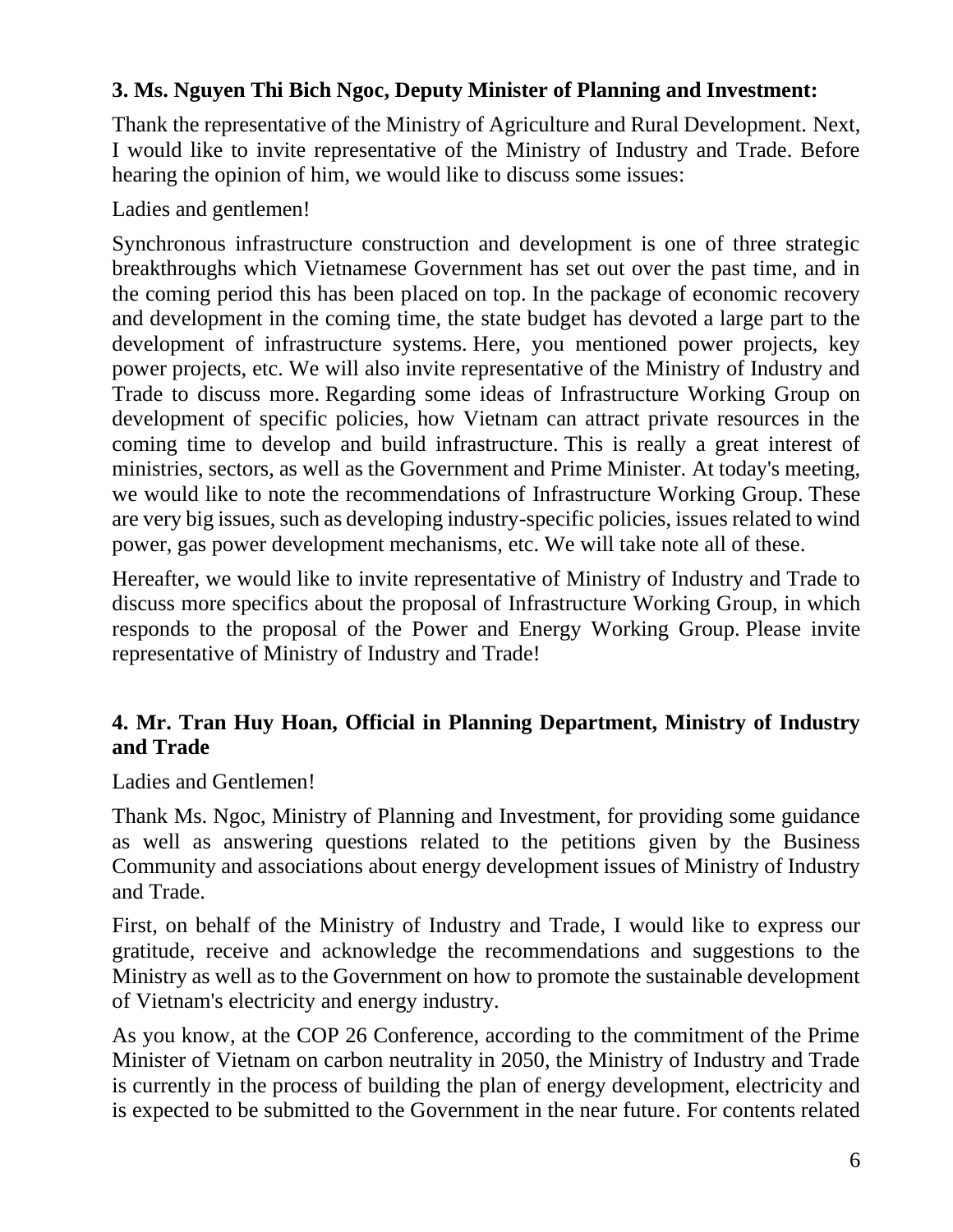to promoting and developing Vietnam's energy industry in a sustainable way, especially the development of renewable energy, creating procedures and conditions to encourage projects on renewable energy such as wind and solar power generation, etc., Currently, in the process of building the plan of electricity and energy, the Ministry of Industry and Trade is also considering these issues. For the petitions of the Business Community today, the Ministry of Industry and Trade will accept, record, and adjust procedures and policies to create conditions for investors and promote stable development of the energy industry in Vietnam. In addition, we also would like to update some information related to the possibility of stopping coal power projects or including coal power development planning. Following the direction of the Government, the Ministry of Industry and Trade is also carefully considering these issues in the Power Development Plan 8.

Afterward, regarding how consumers can access clean energy sources through direct electricity purchase and sale, the Ministry of Industry and Trade is currently coordinating with other ministries and departments to draft a decision of the Prime Minister and will issue it in the near future. The process of developing this draft will involve consultations with ministries, departments and relevant associations and businesses. Above, I would like to give feedback on some petitions of the business community. If you need further clarification or need to discuss further, we would like to receive your specific comments directly to the Ministry of Industry and Trade or through the Ministry of Planning and Investment. Here are some feedbacks given to your questions.

### **5. Ms. Nguyen Thi Bich Ngoc, Deputy Minister of Planning and Investment:**

Next, please Representative of the Ministry of Transport.

### **6. Mr. Vu Cao Dam, Deputy Director of Enterprise Management Department, Ministry of Transport:**

On behalf of the Ministry of Transport, I would like to thank the Chairman and who are attending the forum today. The Ministry of Transport would like to thank the Infrastructure Working Group for the assessment of the development of the transport system in recent years, such as dredging of Cai Mep port channel, construction of the Ben Luc – Long Thanh ring road and speeding up the construction of Long Thanh international airport.

Ladies and gentlemen who are attending the forum today, the infrastructure group does not have any petitions to the Ministry of Transport, except for one aspect about some seaports serving construction according to national electricity and energy planning. My report to you is as follows: In 2021, mainly focusing on September, October and November, the Ministry of Transport has submitted to the Prime Minister for approval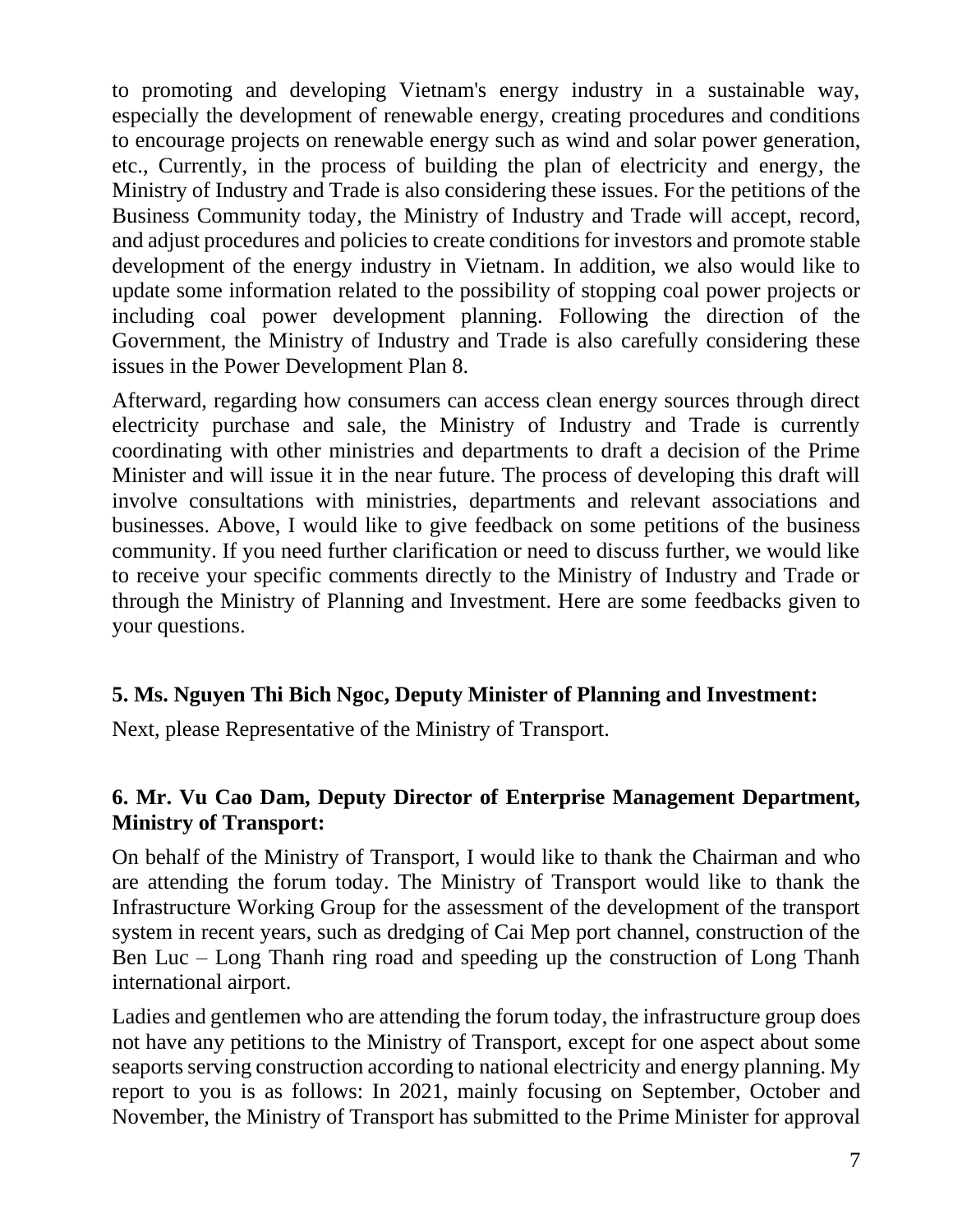of 5 sectoral master plans including maritime infrastructure, inland waterways, railways, airways, and road. Regarding the issue proposed by the Infrastructure Working Group, especially for the planning of maritime infrastructure, the 5 groups of national seaports of Vietnam, in each group, have a port area plan for the development of energy in accordance with the national energy planning and electricity development diagram. Specifically, for example, group 1: South Do Son area (Hai Phong), Tra Ly (Thai Binh), group 2: Northern Nghi Son, Thuan La area (Quang Binh), Phong Dien (Hue), group 3 : area from Chu Lai, Phu My (Binh Dinh), Ca Na (Ninh Thuan), Son My, Son Tra (Binh Thuan), group 4: Lam Son (Ba Ria Vung Tau), group 5: Ben Tre and Ca Mau. Regarding the upcoming task, the Prime Minister assigned the Ministry of Transport to coordinate with local ministries and departments to approve detailed planning from subdivisions for energy development and electricity development. We will coordinate with the Ministry of Industry and Trade, localities and businesses on this detailed plan.

In addition, today, the conference participants did not mention but did write in the document about the issue of vehicle inspection, so I would like to have a discussion, mainly related to the mutual recognition of equipment and spare parts of road motor vehicles. The National Assembly has issued Resolution No. 102/2020 on approving the free trade between Vietnam and the EU, in addition, Vietnam also participates in the Free Trade Agreement with the UK and Northern Ireland. In which, there is a content to review and build systems of technical standards according to UNECE's regulations, which must be joined before August 2023. The National Assembly Resolution requires the Ministry of Transport to direct, negotiate and join the Agreement entitled Acceptance of technical regulations for motor vehicles and spare parts installed and used on motor vehicles, conditions for mutual recognition of approval Certification is granted on the basis of UNECE regulations. The Business Association and the European Business Community are interested in this issue so I would like to add that the Ministry of Transport has assigned the Vietnam Register to accelerate the negotiation process to join the UNECE Agreement in 1958, it is certain that progress will be completed before August 2023.

#### **7. Ms. Nguyen Thi Bich Ngoc, Deputy Minister of Planning and Investment:**

Thank Representative of the Ministry of Transport. Next, we would like to invite the representative of the Ministry of Information and Communications to discuss with the working group related to Digital Economy and Digital Transformation.

## **8. Mr. Nguyen Thanh Tuyen, Deputy Director - General of Information Technology Department - Ministry of Information and Communications:**

Dear Ms. Nguyen Thi Bich Ngoc – Deputy Minister of Planning and Investment.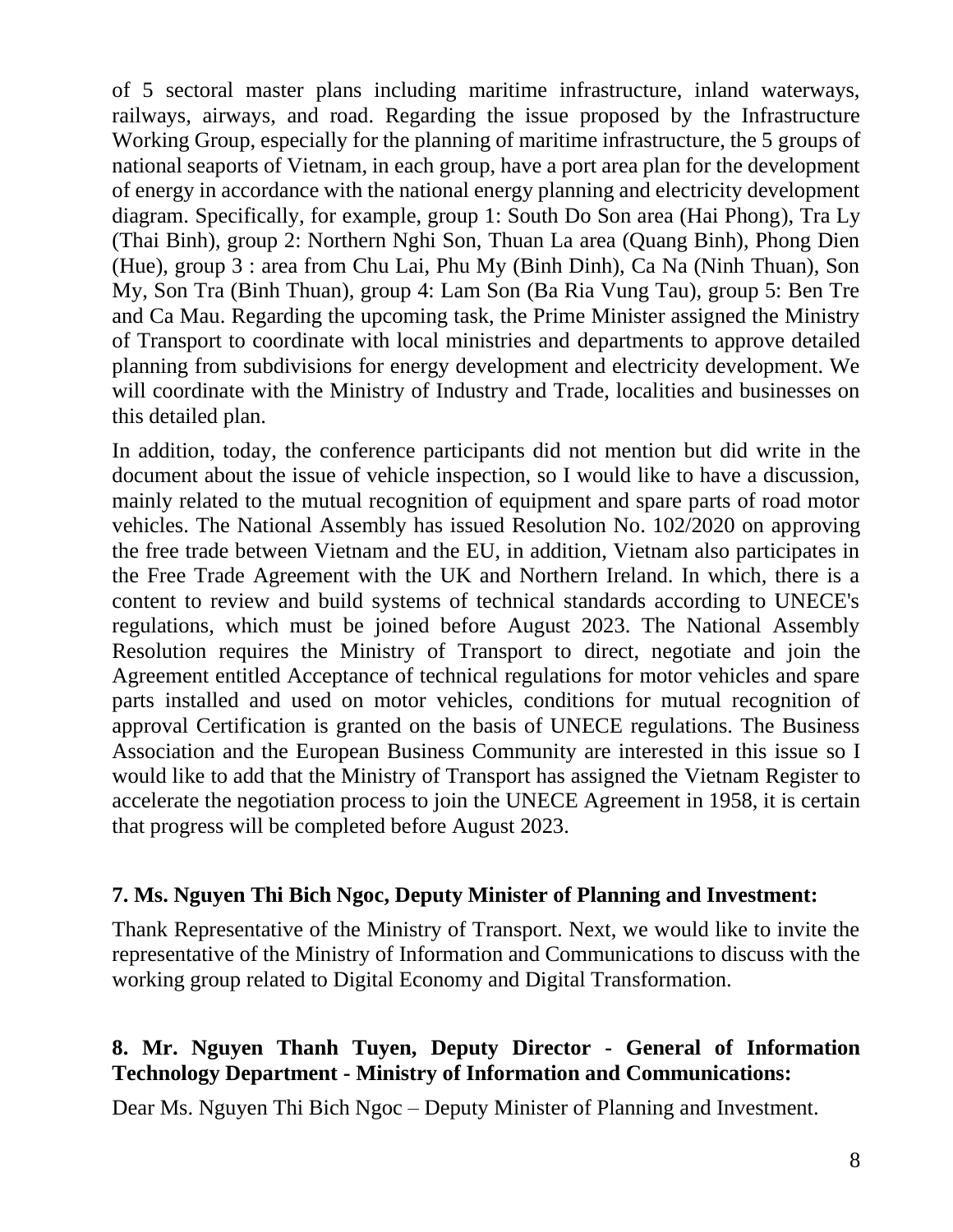Dear other co-chairs and who are attending the VBF technical session of the conference.

First of all, on behalf of the Ministry of Information and Communications I would like to thank the organizers for inviting us to this conference. At the same time, I would like to thank Mr. Bruno Sivanandan and the Digital Economy Working Group for submitting the report on suggestions to develop the Digital Economy in Vietnam. I would like to share some feedback as follows:

The issue of developing the digital economy in Vietnam is an area of special interest. In the document of the 13th Party Congress, it was determined to strongly develop digital infrastructure, build and develop synchronously the national data infrastructure, including synchronous and unified localities, creating a foundation for economic development. Digital society is a priority direction in building infrastructure for economic development, contributing to the goal that by 2025, the digital economy will account for 25% of the gross domestic product, and by 2030, 30%. GDP. Therefore, in the past time, the Government has focused on promoting and creating favorable conditions for all economic sectors, domestic and international, to invest in developing digital infrastructure with a focus on broadband telecommunications infrastructure, cloud computing infrastructure, IoT infrastructure, new and advanced technologies of the 4.0 technology revolution such as Block Chain. In Resolution No. 50 of the Government dated April 17, 2020, assigning the Ministry of Information and Communications to study, develop and propose mechanisms and policies to encourage capable private enterprises to participate in infrastructure construction. telecommunications infrastructure and other infrastructure in digital technology, identify solutions, urgently review and perfect institutions to create an environment to promote and effectively use investment sources, amend and supplement the land law land, bidding law, investment law, public investment law, urban law, other relevant laws and other sub-law documents to facilitate infrastructure development.

At the same time, in Resolution 50 of the Government dated  $20<sup>th</sup>$  May 2021, the Government assigned the Ministry of Information and Communications to develop and submit to the Government for promulgation a strategy for digital infrastructure development to 2025 and orientation to 2030. The Government will direct the Ministry of Information and Communications and relevant ministries and departments to absorb the comments of the working group in the process of studying and developing relevant policies and documents to promote infrastructure, digital infrastructure and related services to ensure that digital infrastructure must be prioritized for rapid development, development first to be on par with most developed countries in the world to create a foundation for digital and social economic development number association. The Ministry of Information and Communications will study international regulations and standardization and develop and issue standards for quality management of services such as fixed Internet and 5G Internet access service quality. These standards will be a tool to measure and evaluate the quality of internet access services provided by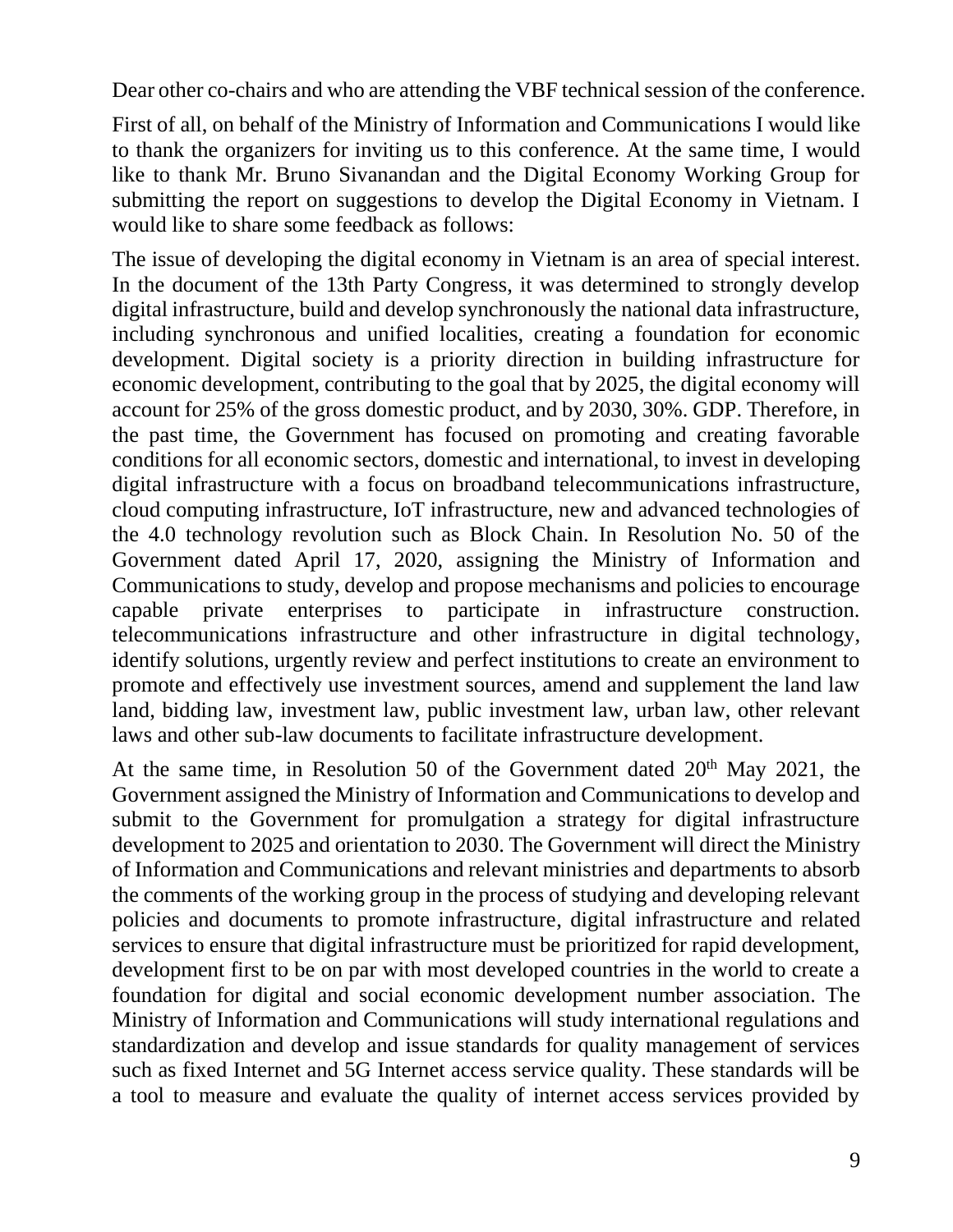businesses, creating a level playing field for businesses and in line with the general trend of the world.

Currently, with the development of information technology, digital technology revolution 4.0, many new digital products and services have appeared, impacting and influencing the process of national digital transformation, contributing to the development of Vietnam's digital economy. In order to promote the development of digital infrastructure and digital technology, the Ministry of Information and Communications is studying and developing a digital technology industry law to facilitate business activities, including issues of developing the digital technology industry in line with the development trend of investment capital in the digital technology industry, developing digital data and classifying digital data, ensuring digital data safety, managing shared connections share digital data, ensure fair competition in the digital technology industry. The policy of prioritizing the development of digital technology in service of digital technology industry activities, forming an infrastructure to manage digital technology product and service business activities in the world and in Vietnam, in order to penetrate foreign markets with Vietnam's digital technology products and services. In the process of developing policies and regulations, the Ministry of Information and Communications always considers the issues raised by the digital economy working group in accordance with the trend of digital technology development and compliance with international commitments to which Vietnam participates. The new regulations will be transferred by the Ministry of Information and Communications to businesses, people and subjects affected by the above comments.

### **9. Ms. Nguyen Thi Bich Ngoc, Deputy Minister of Planning and Investment:**

Thank you for your speech – the Representative of the Ministry of Information and **Communications** 

Before moving on to the response of the Ministry of Natural Resources and Environment relating to mining, I have the following comments:

Firstly, we would like to affirm that the Vietnamese government has a deep interest in digital conversion in the government and businesses. In the current context, promoting digital conversion in government and businesses is an inevitable trend. We acknowledge the reasonable recommendations of the digital economy working group, such as the need to complete the legal framework, to develop human resources for digital conversion, the protection of intellectual property rights in cyberspace, promotion of digital economy cooperation. I am fully agreed and acknowledged the above recommendations.

Regarding the promotion of business digital conversion, we would like to update with some more information as follows. Firstly, the program to support businesses in digital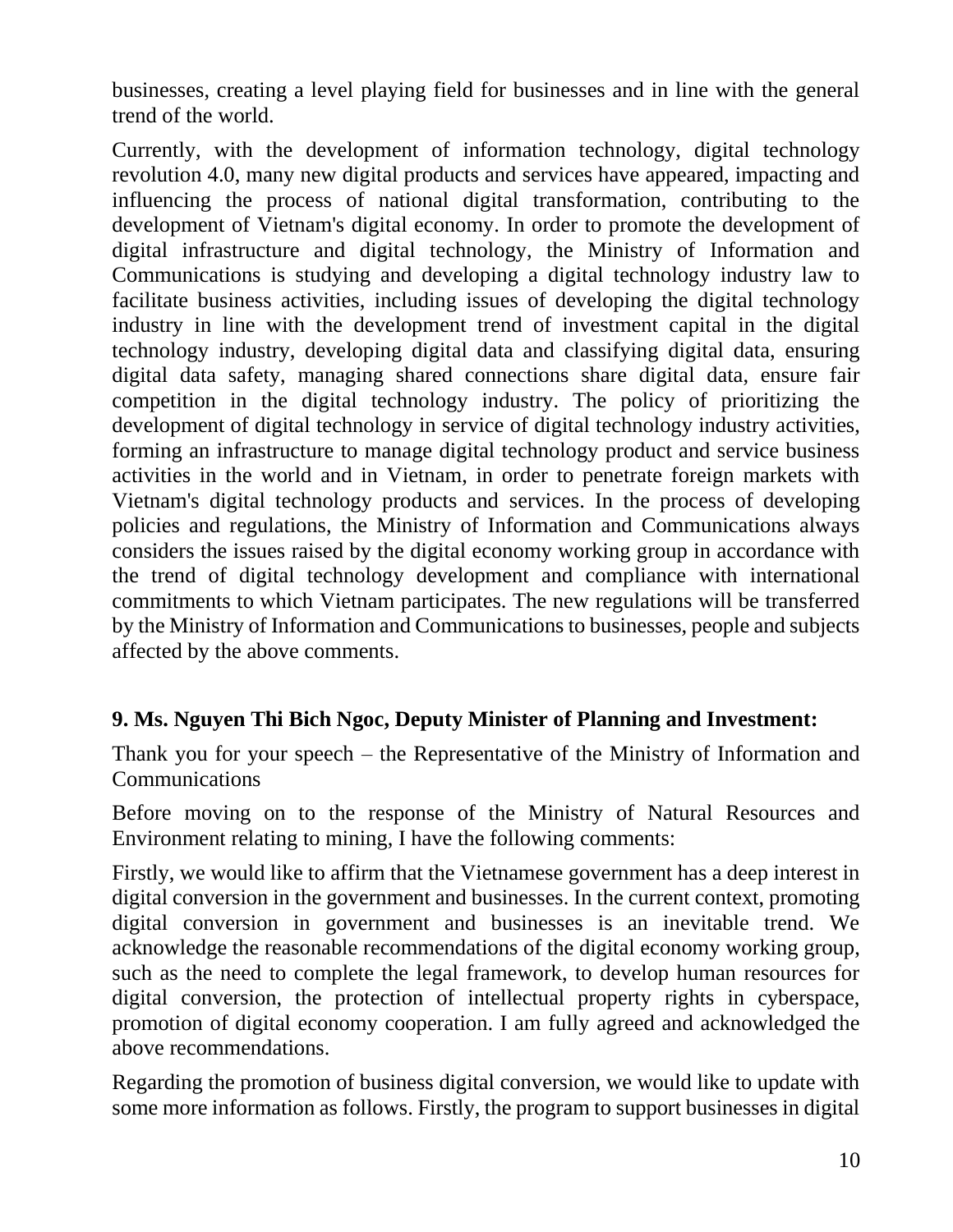conversion is being promoted by the Ministry of Planning and Investment in years and especially in recent years. We plan to submit to the government a program to support digital conversion in enterprises, cooperatives, and business households with the ambitious goal that by 2025, 100% of business establishments across the country will be raised awareness of digital conversion, 1,000,000 businesses receive digital conversion support programs, 300 production and business establishments are supported to implement digital conversion and promote the ecosystem of digital conversion through partnership networking. We believe that the room for cooperation and development of digital economy investment in the near future is very promising. Once again, thank you for the practical and meaningful comments of the digital economy working group. Next, I would like to invite the representative of the Ministry of Natural Resources and Environment to continue the discussion. And I'm very sorry to have exceeded 10 minutes, so we'll discuss quickly then take a short break and move on to the second discussion. Thank you very much!

#### **10. Mr. Le Van Huu, Deputy Director-General of Finance Department, Ministry of Natural Resources and Environment:**

Dear Ms. Nguyen Thi Bich Ngoc and all esteemed attendants in today's forum

The Ministry of Natural Resources and Environment has listened carefully to the opinions and presentations of each working group leader. Regarding those comments and opinions, the Ministry of Natural Resources and Environment has received 10 very specific recommendations in writing and has prepared and will send replies on those issues. The Ministry of Natural Resources and Environment wants to focus on the issue of high mineral tax. This is a big issue that will be decided by the National Assembly.

Currently, the Ministry of Natural Resources and Environment is drafting and working on important documents for the field of minerals. The first is to prepare to amend the Mineral Law. Secondly, mineral planning is being developed, thereby creating the legal basis to solve the issues which are pointed out by the working group. In some contents related to the recommendations, there are two very crucial documents, Decree No. 08, and Circular No. 02 issued by the Ministry of Natural Resources and Environment respectively, which has taken effect from January 10th, 2022, in the proposal the update is not very accurate. One more piece of information that I would like to address is related to land management. Currently, planning No. 39 has been approved by the National Assembly, some contents of land planning implementation show more innovation than before. Then, the Ministry of Natural Resources and Environment has developed and revised the Land Law following a new direction and resolved some proposals and problems of enterprises operating in the real estate investment business lately. Today, the Ministry of Natural Resources and Environment would like to thank the comments of the speakers and working group leaders, especially the mining group. We welcome your comments and will respond in the close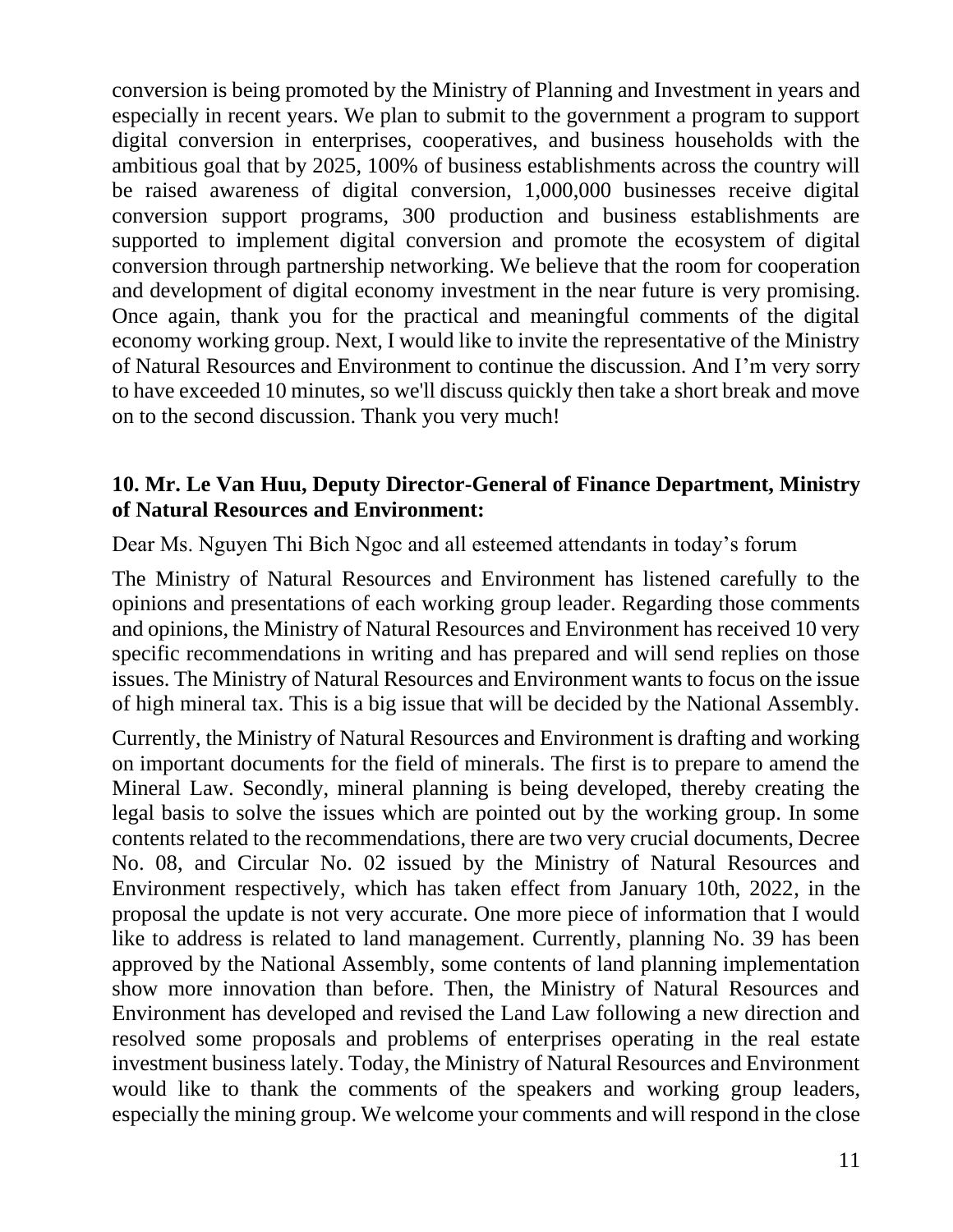future. At the same time, we hope to receive further contributions to help the Ministry of Natural Resources and Environment in developing and amending the Mineral Law in the coming time. Once again, the Ministry of Natural Resources and Environment would like to thank you very much!

# **11. Ms. Nguyen Thi Bich Ngoc, Deputy Minister of Planning and Investment:**

Thank you for your speech - the Representative of the Ministry of Natural Resources and Environment!

Thus, we have finished discussing the first group of issues. We believe that our exchange will be not only at today's meeting but also in practice with the technical groups, working groups who have worked very closely and elaborately with ministries. In the upcoming time, I suggest that ministries, divisions, and working groups of the Vietnam Business Forum continue to discuss more specific technical issues with relevant agencies. Ad now, please take a 15 minutes break, we will return to start the second session at 3:25. Once again, thank you very much!

# **12. Ms. Nguyen Thi Bich Ngoc, Deputy Minister of Planning and Investment:**

Thank you for ideas of Working Groups.

Ladies and gentlemen!

At the second meeting session, we've heard ideas of 6 Working Groups on issues related to trade, investment, taxation, customs, human resources, education and training, tourism and environment.

Regarding opinions related to human resources, education and training, environment, due to limited time, and regret that delegates, representatives from relevant ministries and sectors have registered with Organization Committee to answer Working Groups on specific issues. However, it is very unfortunate that some delegates cannot arrive for the reason of isolation. So, given the concerns about these issues, we would like to have some opinions as below:

First of all, ladies and gentlemen, Vietnam has undergone a long period of time to attract foreign investment as well as a very long period of development. In recent years, especially in the coming years, the transformation of economic model including changing the approach to attracting investment resources is one of the key tasks set by Government in the coming period, 2021-2025. For this goal to be attained, in Government's action plan for period of 2021-2025, we have also raised concerns about human resources, quality of education and vocational training. In short, how to develop human resources is the central idea. We want to attract high-tech and modern technology projects that can absorb more foreign investment in the coming time, depending heavily on high-quality human resources. Therefore, we would like to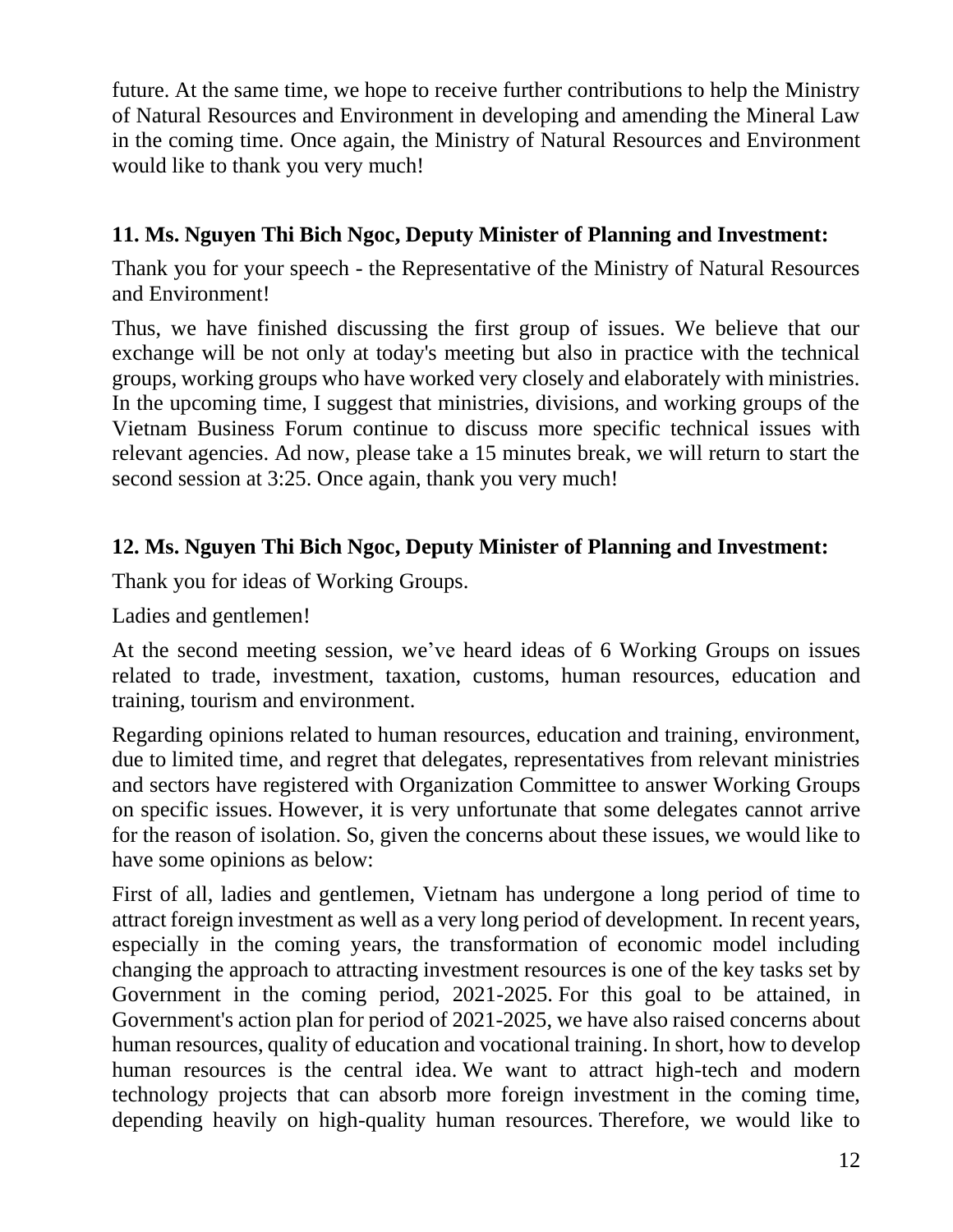assure that Vietnamese Government has been showing strong and drastic solutions to change and develop human resources rapidly to serve the next stage of development.

Regarding the ideas of Education and Training Working Group, we would like to take note and synthesize to report to Prime Minister, so that Prime Minister can assign specific tasks to Ministry of Education and Training, Department of Labor, Invalids and Social Affairs, relevant agencies for consideration.

On environmental issues, our growth model has been currently building on a pre-Prime Minister's commitment at COP 26. Now the Government has been researching to renovate growth model in accordance with the international context. Accordingly, the growth model in the coming time is orientation for the development of industries and sectors which will also have to be based on Vietnam's commitment. As I said initially, it is by 2030 to reduce metal emissions by 30%, by 2050 to reduce greenhouse gas emissions to 0 net emissions.

This is a huge challenge for Vietnam, a developing country with an economic scale is not high, per capita income is also limited. It still needs time to convert, so this is a huge challenge. However, we are aware that this is not only a challenge but also an opportunity for us to change.

Currently, Prime Minister has issued a national strategy on green growth in the period of 2021-2030 and a vision to 2050. Currently, the Ministry of Planning and Investment is leading to coordinate with relevant agencies to develop an action plan to implement this green growth strategy. This is a very new and difficult problem for not only Vietnam but also developing countries. Therefore, in the coming time, we are looking forward to consulting more opinions of the Environment Working Group of business forum, we would like to take note this opinion.

Next, in terms of opinion of the Investment & Trade Working Group, we also see 03 sets of issues:

The first that the Investment & Trade Working Group mentions is that there are some concerns and questions in the order of implementing procedures related to investment.

The second that you mentioned, we understand that there are some obstacles in the application of law in transactions related to real estate, investment incentive policies, Government guarantees.

The third is issues relating to a number of obstacles in business registration activities.

However, due to the limited time, I offer representatives of 03 related units of Ministry of Planning and Investment to briefly respond to the contents stated by the VBF Working Groups. On specific issues, it is recommended that we continue to discuss more in other forums.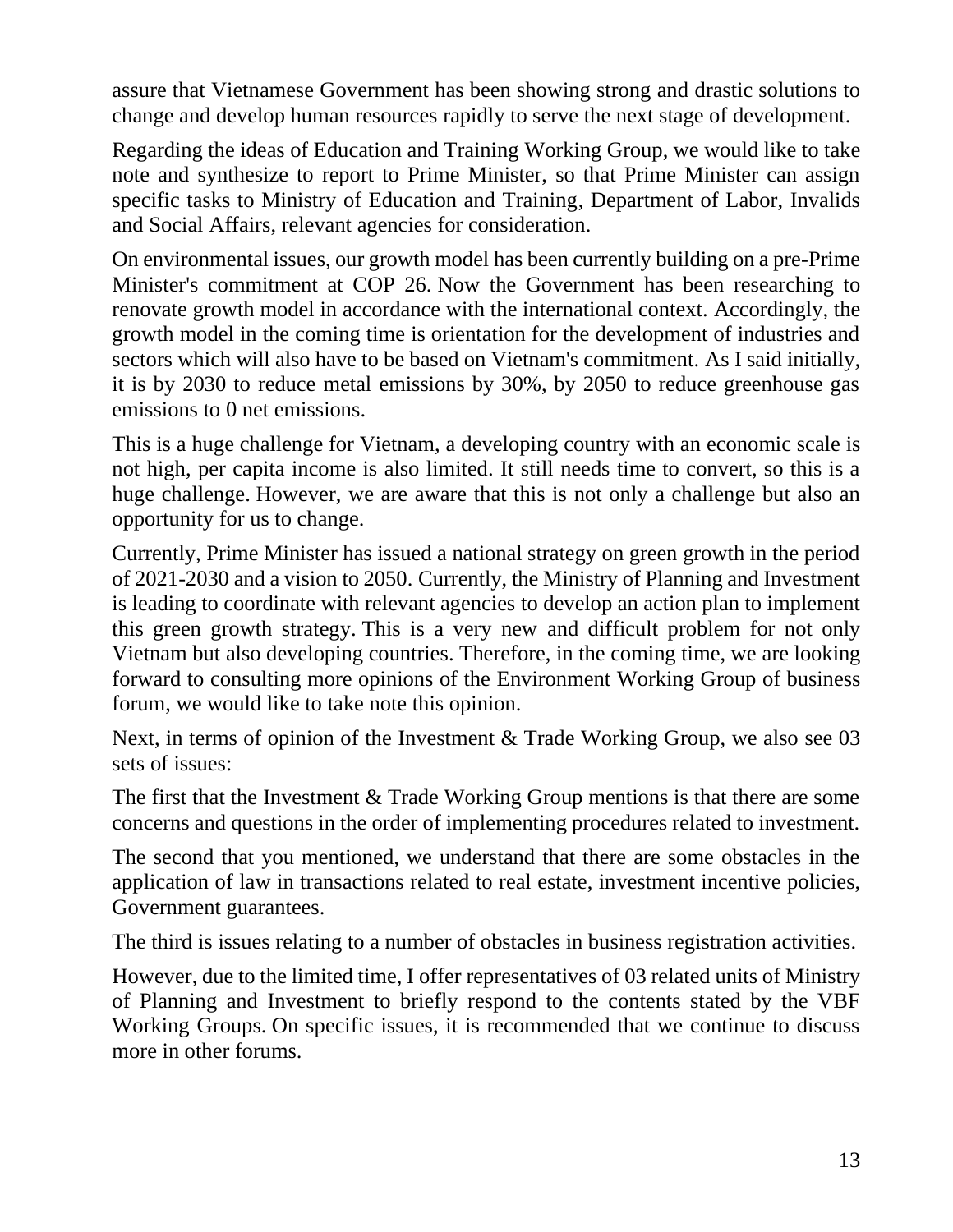First, I would like to invite the representative of the Foreign Investment Agency, followed by representative of Legal Department and finally representative of Business Registration Office.

## **13. Mr Nguyen Hoang Duong, official of Foreign Investment Agency, Ministry of Planning and Investment:**

Dear co-chair of VBF, regarding investment procedures, we would like to discuss and have some main points as the following.

Firstly, regarding business investment conditions, we would like to inform you that the roadmap for reforming business investment conditions is drastically being carried out by the Government of Vietnam, with the participation and support from foreigninvested business associations as well as domestic business associations. This roadmap has gone through 3 stages of reforming.

Stage 1 for the first time in 2014 we have agreed to follow the negative approach rule for conditional business investment with 267 investment lines. Next, by 2016, this roadmap was reformed to reduce to 243 investment lines, and according to the investment law in 2020 the roadmap was reformed and reduced to 227 conditional business investment lines. And continue in the coming time, with the coordination of departments, associations, and businesses, we will continue to synthesize to report to the government to submit to the National Assembly for stronger reform steps for conditional business investment.

The second point is related to the difficulties that businesses reflect on market access conditions, as well as difficulties in contributing capital to buy shares and implementing procedures. Regarding this, we separate it into 2 points to discuss specifically.

The first is about the market access principle that has been reflected in the report. For the first time, Vietnam has applied the negative approach principle in Article 9 of the Law on Investment. Accordingly, the business lines that do not subject to market access or have conditional market access will be announced and then all business lines that are not on this list will be implemented as domestic investors. To institutionalize the principles of this Investment Law, Decree 31 has issued 2 sections to concretize. And to be more specific, our Ministry of Planning and Investment has coordinated with relevant ministries to review all specific conditions and publish them on the National Investment Portal. After that, during the implementation process, some localities continued to send documents for a consult from the ministries, but our ministry leaders had written directives for all localities not to raise any questions, all local management agencies will base on the list mentioned above on the National Investment Portal to handle all the procedures. So far, these problems have been basically solved.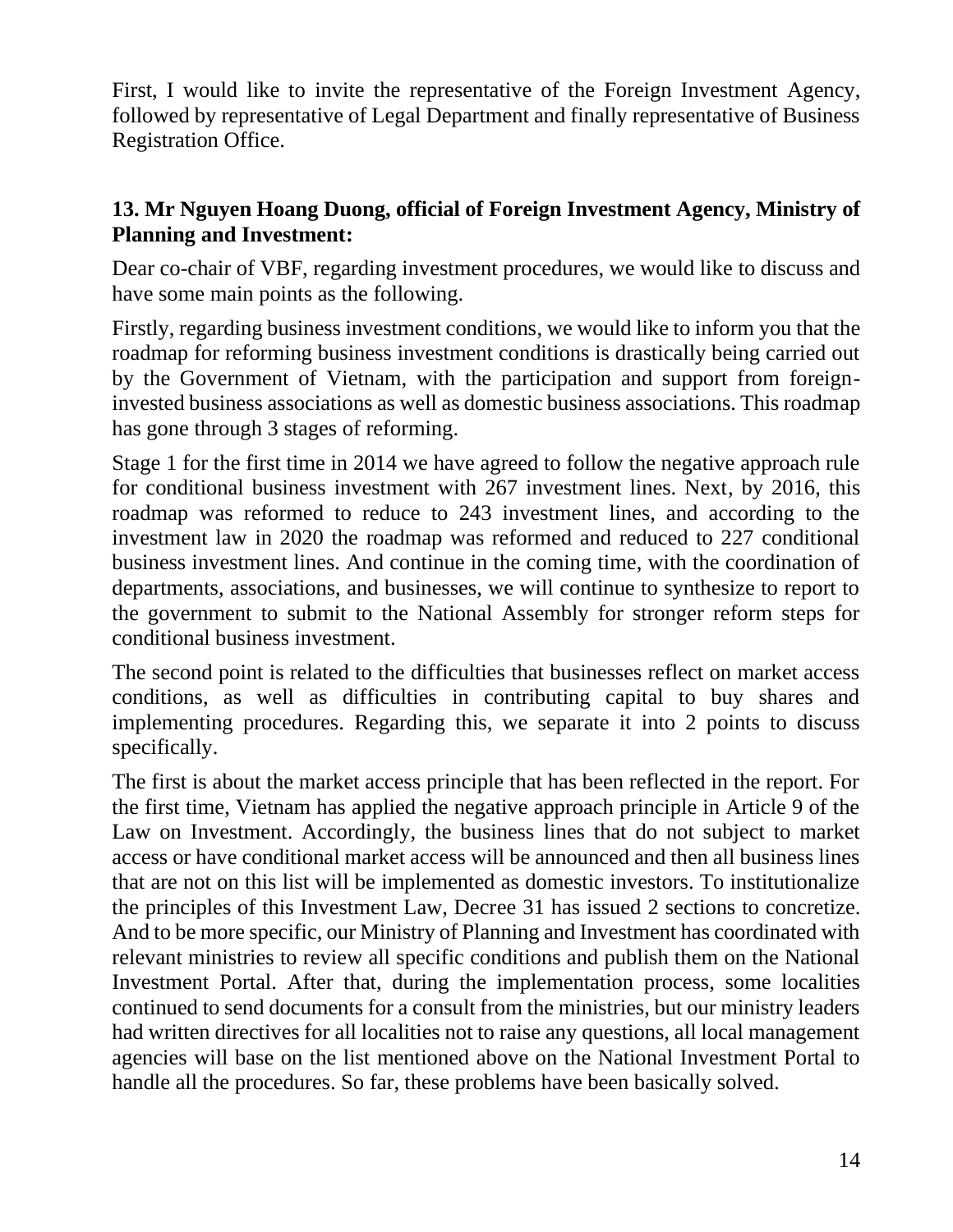Next, regarding investment unit cost for land-use projects. This is an important issue for all countries and Vietnam when it comes to the policy of using effectively and economically the non-renewable resource - land. Among the solutions that the Government of Vietnam applies to effectively use land resources, there is the issuance of investment unit cost. There cannot be a common investment unit cost for the whole country. Therefore, the National Assembly and the Government have issued and authorized the local government to issue investment unit costs suitable to the economic development conditions of each locality based on their needs and land area. This condition is optional, this is one of the options. If a locality does not issue criteria on investment unit cost, investors and appraisal agencies do not have to apply this condition. In the technical exchange meeting, we have already confirmed this with the business community.

The third point that enterprises require is to distinguish between investment incentives for newly established enterprises and for enterprises in which foreign investors contribute capital to purchase shares. We would like to discuss the following. According to Vietnamese law, there are no investment incentives for businesses. Therefore, the form of investment in newly established enterprises or enterprises in which foreign investors contribute capital to purchase shares are not entitled to incentives. Incentives apply to investment projects of enterprises. Therefore, projects invested by new enterprises and by enterprises in which foreign investors contribute capital to buy shares that meet the conditions and requirements for investment incentives are automatically entitled to the incentives. Investment incentives of Vietnam do not distinguish between domestic investment and foreign investment.

The last point concerns regulations on outward investment. Foreign-invested enterprises, when they want to invest abroad, they have the need to swap their jointstock projects or investment projects with overseas enterprises. For example, a foreigninvested enterprise in Vietnam invests in Singapore, then wants to use the shares of a project in Singapore to invest, swap shares with other Vietnamese enterprises in Singapore. We want to say that Vietnamese law only applies to outward investment activities of organizations and individuals established under Vietnamese law. Therefore, when investing abroad, if there is a share swap with an enterprise operating in Vietnam, it will be within the scope of the law. If shares are exchanged with individuals and organizations operating in foreign countries, the laws of the host country shall be followed. The Law of investment in Vietnam does not regulate this point.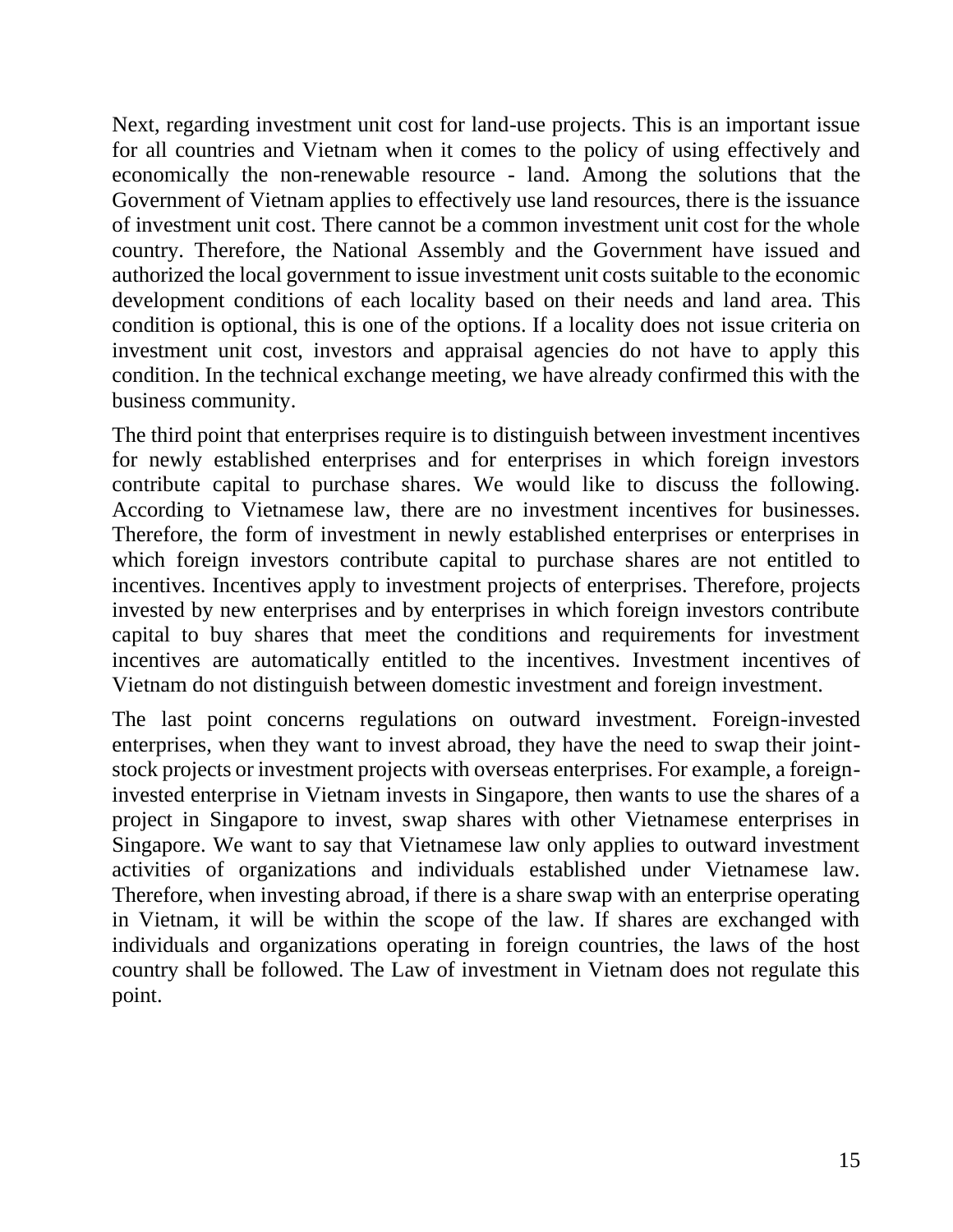Here are some of the most basic points. For many other technical contents, we would like to have direct discussions afterward between the Foreign Investment Agency and the investment and trade groups.

## **14. Ms Vu Thi Chau Quynh, Deputy Director – General of Legal Department, Ministry of Planning and Investment**

I would like to answer the questions and some recommendations of the Investment & Trade Working Group as follows:

Based on the questions sent before the meeting and the content of your speech at the meeting as well as the suggestion of Deputy Minister Ms. Nguyen Thi Bich Ngoc, I would like to answer two questions.

The first is some problems related to the implementation of capital contribution to buy shares of foreign investors.

According to the provisions of Clause 2, Article 26 of the Law on Investment, foreign investors only have to carry out the procedures for registration of capital contribution to purchase shares in an economic organization when they are one of the following cases:

Case 1: When carrying out the procedures for registration of capital contribution to purchase shares, the contributed capital increases the foreign investor's ownership ratio in an economic organization conducting business lines that have conditional market access with foreign investors.

Case 2: Capital contribution to purchase shares or contributed capital leads to foreign investors owning more than 50% of charter capital or foreign investors have already owned more than 50% of charter capital and the ownership ratio will be increased.

Case 3: Foreign investors contribute capital to purchase shares in economic organizations with land use rights in islands, communes, wards, townships, border areas, and areas affecting national defense and security.

Thus, except for cases where investment in enterprises with local land use rights affects national defense and security, cases that do not change the foreign investor's ownership ratio are not subject to the above procedures. In case localities have requirements for implementation, enterprises are requested to report back to the Ministry of Planning and Investment.

And in the process of reviewing to solve issues for investment projects, the Ministry of Planning and Investment will guide localities on issues, including the one mentioned above.

Regarding other areas affecting national defense and security, the concept has been specified in Clause 8, Article 2 of Decree 31. Currently, the Ministry of National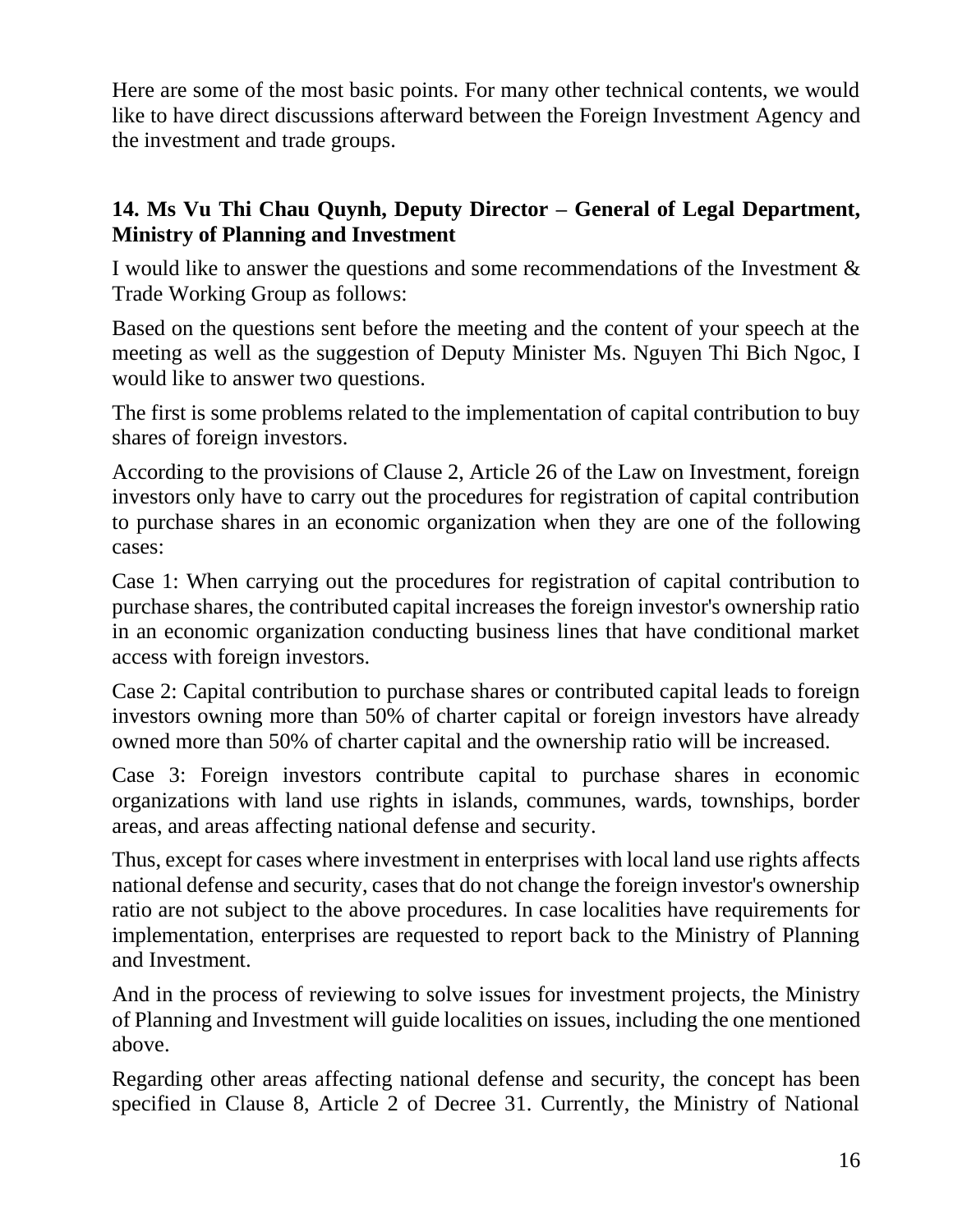Defense is working to identify these areas and has Document No. 2359 sent to localities to identify areas that need to ensure national security and defense.

The second question is about special investment incentives and investment guarantees according to Article 3.2 of Decree 31. For large projects entitled to special investment incentives, it is proposed to determine the categories and conditions for enjoying preferential rates according to the Prime Minister's Decision No. 29/2021.

With regard to the provisions of Clause 2, Article 3 of Decree 31, the country guarantee for non-PPP projects, there is no provision that prohibits the application of this guarantee to non-PPP projects. However, the conditions to apply this guarantee include many factors and these factors include conditions for socio-economic development and investment attraction in each period; objectives, scale, and nature of investment in each investment project; the country's ability to self-balance foreign currency in each period. With regard to this, projects need to be reviewed on a project-by-project basis and the Ministry of Planning and Investment has in some cases discussed with the State bank and was informed that the foreign exchange policy has very specific regulations to create an equal and transparent environment for foreign investors to convert foreign currencies to transfer abroad. In fact, the operation of commercial banks in recent years has always met the foreign currency conversion needs of foreign investment projects.

### **15. Ms. Nguyen Thi Viet Anh, Deputy Director – General of Department of Business Registration Management**

Regarding the content of business registration, there are also some questions, we would like to answer directly as follows:

Regarding the issue of money transfer to increase capital: Article 31 of the Law on Enterprises also stipulates that the enterprise is responsible for registering changes in the contents of the enterprise registration certificate and for notifying the change in business registration contents within 10 days from the date of the change. The 10-day time limit mentioned above is the time limit for enterprises to carry out registration procedures and notify the business registration authority of the registered contents that the enterprise has changed. The above regulation aims to create the most favorable conditions for enterprises in exercising their rights to autonomy and freedom of business in accordance with the law. Therefore, in some cases, the requirement of a bank for an enterprise to be issued with an enterprise registration certificate noting the change in charter capital before transferring capital contribution to the charter capital is inconsistent with regulations of the Law on Enterprises. In the past, we have worked with the bank, the bank has also agreed with the enterprise to transfer capital and then carry out business registration procedures. In fact, this problem only happened limitedly in some banks, but in reality, there is no problem in terms of legal regulations.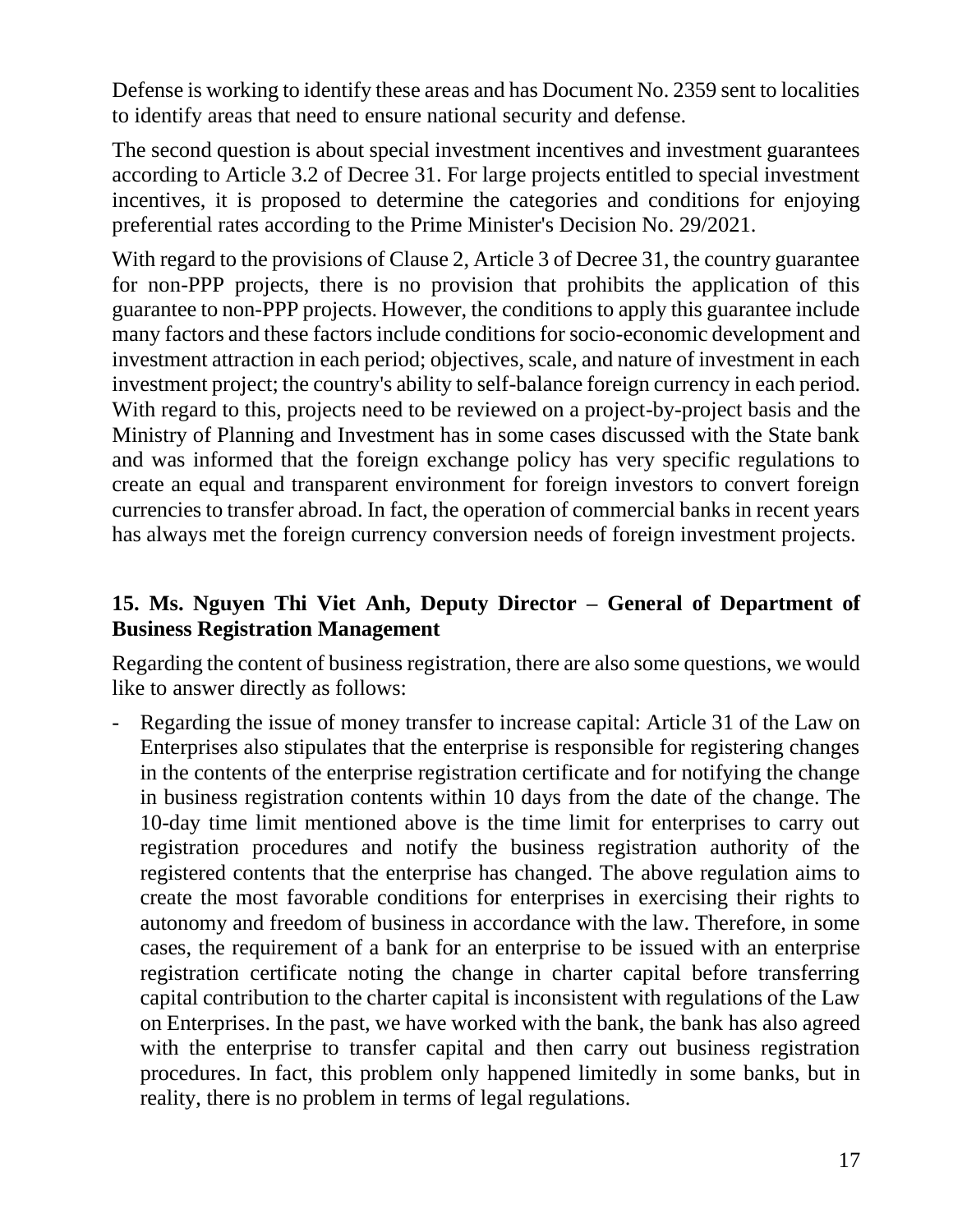- Legalization documents in the issuance of Enterprise Registration Certificate are specified in Article 4 of Decree 111 in 2011 of the Government on consular certification and legalization. Accordingly, in order to be authenticated and used in Vietnam, foreign documents must be consular legalized, except for the case specified in Article 9 of this Decree. Since this request comes from the recommendation of the Ministry of Foreign Affairs, if the Ministry of Foreign Affairs is present, we also hope that the Ministry of Foreign Affairs can have some comments on this issue.
- Regarding other contents of the enterprise registration dossier, the local authorities must be notified, this content is prescribed in Article 31 of the Law on Enterprises. Therefore, the Business Registration Administration will also take note of this proposal for study in the process of amending Decree 01 on Enterprise Registration. In particular, it will be noted that the enterprise will not have to update the amended enterprise registration content in the charter.
- Regarding the content related to the necessity of information Chief accountant, the person in charge of accounting of enterprises when submitting dossiers to establish a new company, according to Circular No. 01, it does not require the declaration of information about Chief accountant and the information technology system also do not require this information, so this requirement is not a problem in practice. We suggest reviewing this recommendation. In fact, in terms of legality and implementation, there are no problems.
- Regarding the time to implement, enjoy the rights and obligations of shareholders, comply with the provisions of Clause 3, Article 3 of Decree 01 about National database on enterprise registration.
- Regarding the final requirement on charter capital shown on the Enterprise Registration Certificate: Charter capital and Investment capital are two completely different concepts that have been specified in the Law on Enterprises. Charter capital is the total value of assets contributed or committed to contributing by members and shareholders. Investment capital is money and assets prescribed by civil law and international treaties to which Vietnam has acceded. Therefore, Charter capital and Investment capital are two completely different regulations.

## **16. Ms. Nguyen Thi Bich Ngoc, Deputy Minister of Planning and Investment:**

Now we still have 3 discussions related to tax, customs, tourism and some immigration issues.

I would also like to inform that I have to leave this meeting at 4:45 pm because I have to attend another meeting. The representatives of the 3 ministries: Finance, Culture, Sports and Tourism and Foreign Affairs should give a brief speech. To save time and after gaining the consent of the co-chair, the afterward opinions of the ministries are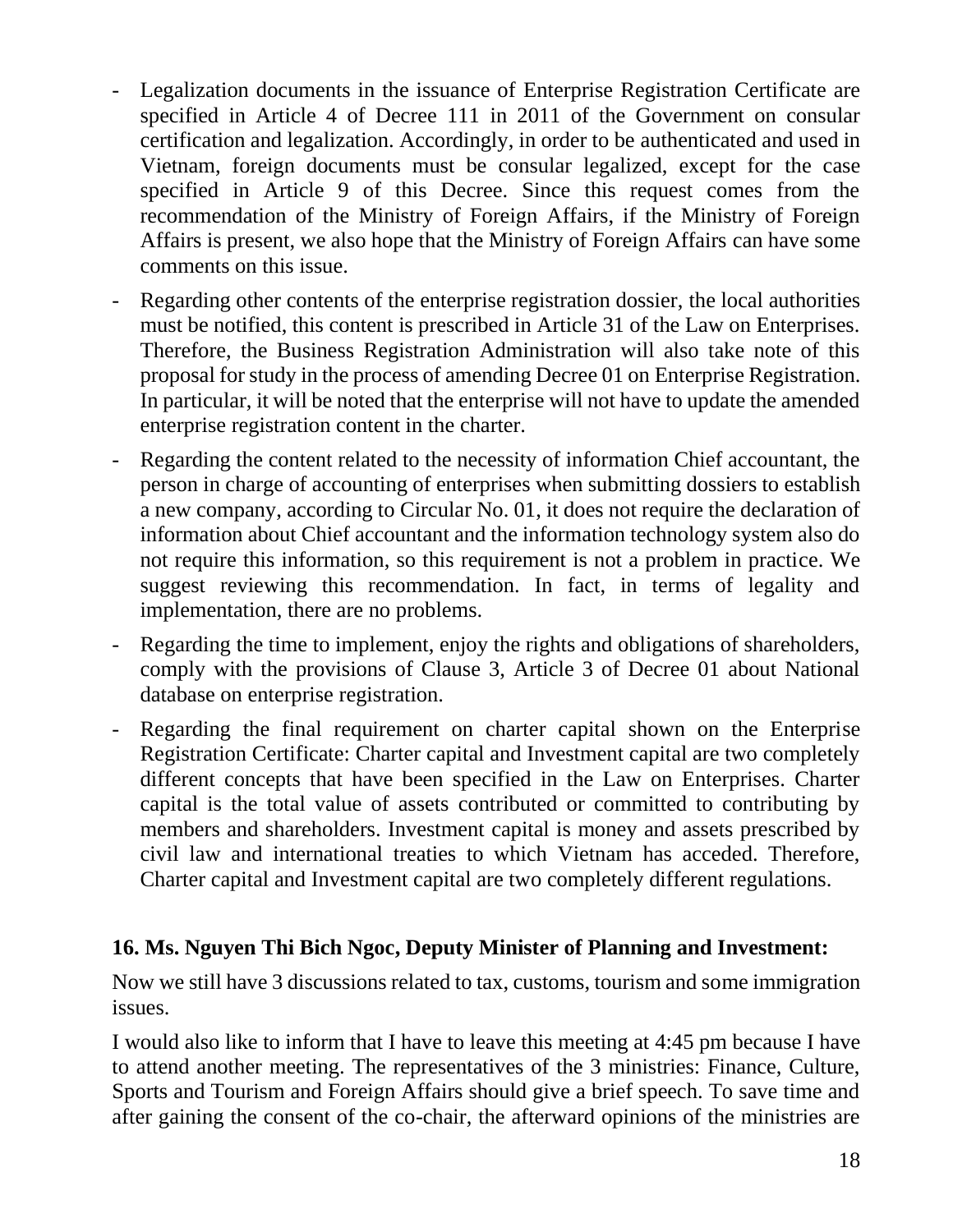presented, I will conclude the forum on behalf of other co-chairs. Please continue our discussion the representative of the Ministry of Finance.

### **17. Mr. Nguyen Thanh Hung, Deputy Director-General of Tax Policy Department, Ministry of Finance:**

Dear Deputy Minister Nguyen Thi Bich Ngoc, Dear delegates at the Conference. As you all know, in 2021, the context of Vietnam and the world is very complicated, as well as many difficulties and challenges, especially the business sector.

Pursuant to the Resolution of the National Assembly as well as the Government, the Ministry of Finance has also implemented many solutions to support businesses. Specifically, tax extension packages are estimated at 118,000 billion VND. However, before the complicated situation of the  $4<sup>th</sup>$  Covid epidemic, the Ministry of Finance also submitted to the competent authorities to issue Resolution 406 and Decree 92 as well as Decision 27 on extension of tax exemption and reduction as well as land rent. In particular, there is also Decree 101 amending Decree 57. On the basis of the proposal of the American Association, we have revised the regulations with a number of commodity groups to reduce the MFN import tax rate as proposed by American side. In addition, there are some other solutions. The general estimation of tax solutions in 2021 is 145,000 billion VND, of which the extension amount is about 120,000 billion VND, the number of exemptions and reductions is about 25,000 billion VND. Entering 2022, in the face of difficulties and far-reaching impacts of the Covid-19 epidemic, the Ministry of Finance continued to submit to the competent authorities, promulgating Resolution 43, on that basis, the Ministry of Finance has also submitted Decree No. 15, Resolution No. 13 and some other solutions to the Government for promulgation.

For this solution, the amount of exemption or reduction is expected to be about 54,000 billion VND. By implementing Resolution 11 of the Government, currently, the Ministry of Finance continues to implement solutions to extend land rent as well as tax extension for 2022 according to Resolution 11 of the Government.

Through the opinions of associations as well as groups, I only summarize 3 major issues. The first is policy problems; the second is the problem of invoices and documents; The third is about customs procedures.

Regarding policy problems, the Ministry of Finance is currently implementing Conclusion 19 that the Government has issued, Decision 2114. On the basis of Decision 2114, the Ministry of Finance is implementing and reviewing 9 tax laws. Specifically, on January 6, 2022, the Ministry of Finance issued Official Letter 156, requesting the People's Committees of provinces and cities as well as ministries, departments, and the Vietnam Chamber of Commerce and Industry to study, review, evaluate and propose amendments to the Laws on Value Added Tax, Corporate Income Tax as well as Special Consumption Tax. Listening to your opinions today, I see that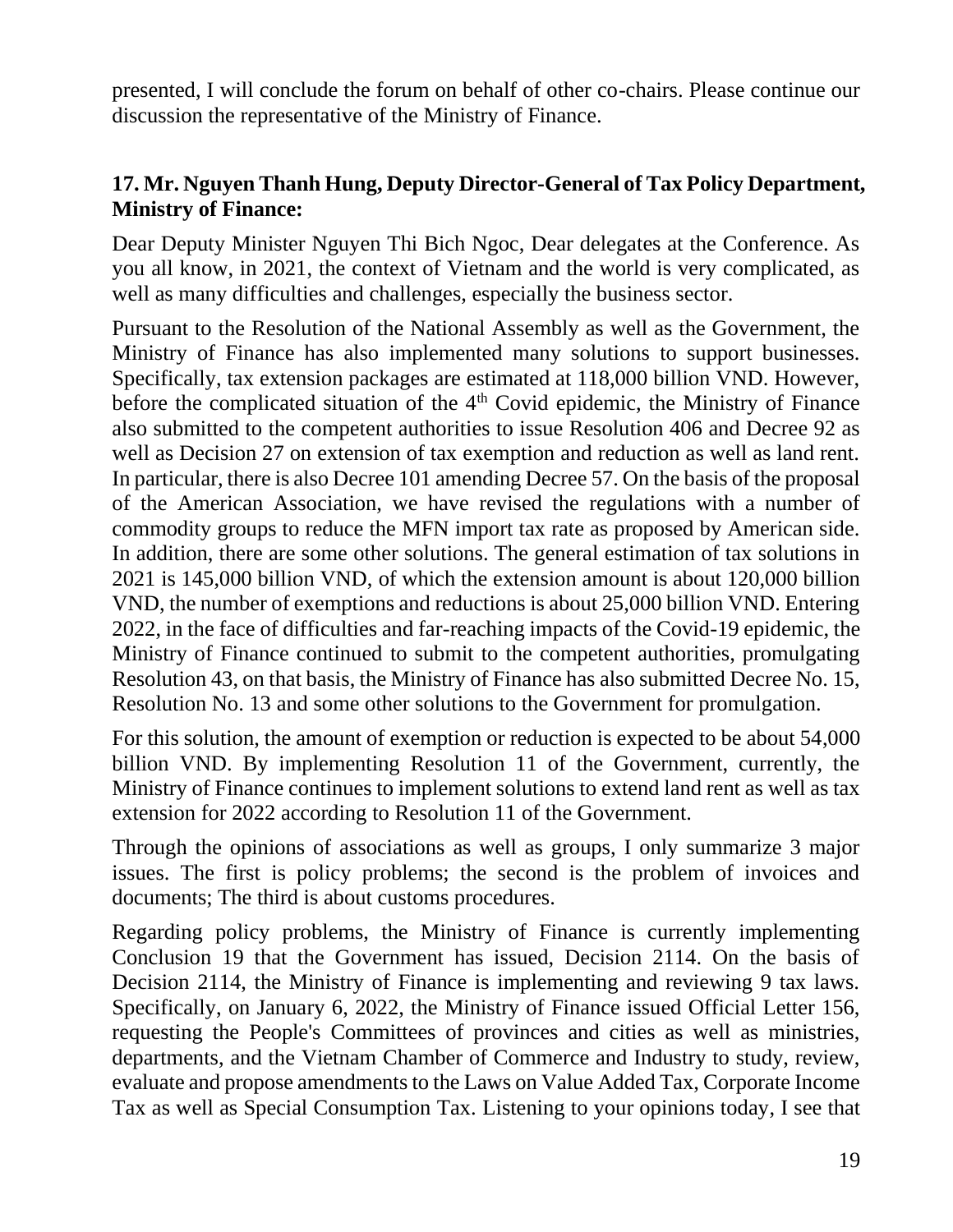the problems in the law, in the near future, will be asked based on the official letter for opinion on the proposal to review and propose amendments. I hope the business community coordinate with the Ministry of Finance to obtain a review report, then submit to the competent authorities to amend the Tax Law accordingly.

Regarding invoices, the Ministry of Finance has also piloted with 6 localities including Hanoi, Ho Chi Minh City, Binh Dinh, Quang Ninh, Hai Phong and Phu Tho. We will deploy in the remaining 57 localities in 2022. This is very important when converting to the management method using electronic invoices, thereby helping to save costs for businesses as well as for society. In addition, the Ministry of Finance also pays great attention to the organization and implementation, to bring quick solutions to those who need support, to ensure publicity and transparency, and to minimize administrative procedures.

Reporting to the delegates, in the past year, the Ministry of Finance has also coordinated with the Vietnam Chamber of Commerce and Industry to organize the annual Business Dialogue Conference we usually organize.

In addition, today, the Ministry of Finance is also having a dialogue with Korean businesses at the Ministry of Finance. In addition, the Ministry of Finance will also direct the General Department of Taxation and the General Department of Customs to hold dialogues with Korean business associations, Japanese business associations, and European business associations.

On that basis, we have also removed many difficulties for businesses. It is hoped that the business community will cooperate with the Ministry of Finance in the coming time in reviewing and amending the Tax Laws, bring practical problems at this time that are beyond the authority of the Ministry of Finance and the Government and submit it to the National Assembly for promulgation of Amendment Laws.

Specific opinions of businesses can be sent to the Ministry of Finance, we will assign them according to the functions and tasks of each unit in the agencies of the Ministry of Finance, the General Department of Taxation, the General Department of Customs and other government agencies... to answer the problems of the business community.

### **18. Ms. Do Thi Cam Tho, Deputy Director-General of Financial Planning Department, National Administration of Tourism, Ministry of Culture, Sports and Tourism:**

Dear Ms. Nguyen Thi Bich Ngoc - Deputy Minister of Planning and Investment, Dear delegates at the meeting! In the field of tourism, it is clear that Covid has had a very heavy impact on the whole system of tourism businesses. Through the report of the travel group as well as you here, we would like to announce some information. Specifically, in the past time, the Government has also had supportive policies for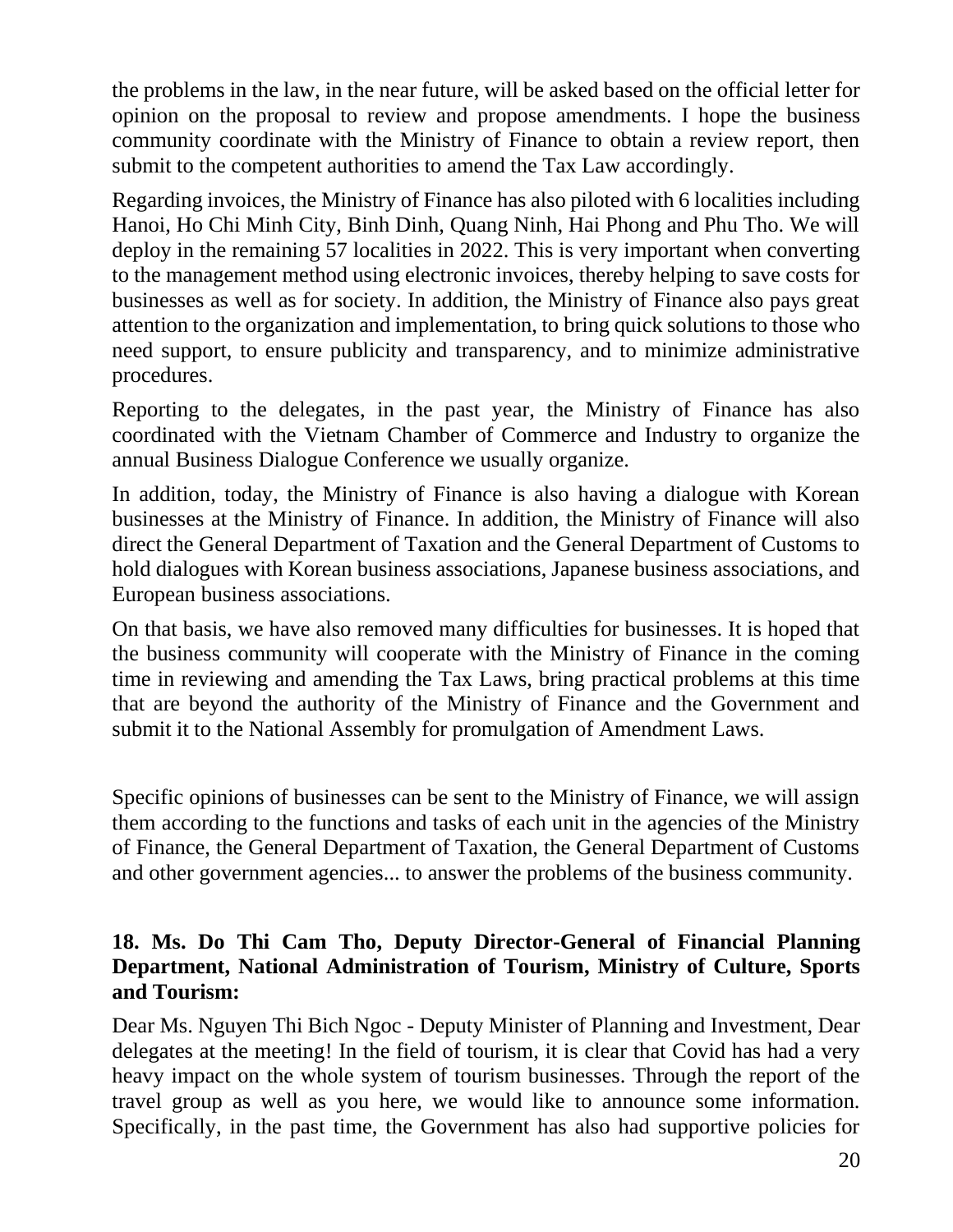businesses affected by the Covid pandemic. In recent times, the Ministry of Culture, Sports and Tourism has coordinated with the Culture, Education and National Assembly Committee to organize a workshop on tourism restoration and development and gather opinions of experts. In particular, the tourism industry has made recommendations to the Prime Minister to continue extending the application period of supporting policies for businesses such as policies on taxes and fees, extending the reduction period of Value Added Tax for tourism-related service sectors, reducing corporate income tax, extending the deadline for paying tax and land rent to the end of 2023; At the same time, it is possible to delay the deadline for paying union fees, reduce the fee for travel business licenses by 50%, issue tour guide cards until the end of 2023, and reduce the electricity price applied to tourist accommodation establishments equal to the electricity price applied to manufacturing; and the main support to workers will continue to be extended.

In addition, we also propose additional supporting policies such as allowing 50% reduction of Personal Income Tax in 2022 and 2023 for tourism-related services; allowing businesses doing business in the field of tourism to be allowed to borrow capital with low interest rates and simple loan conditions such as unsecured or mortgage, with an interest rate of 3%/year, loan period is 30 months, of which the grace period for the first 3 months has not yet paid interest and principal; The application of a union fee of 1% of the salary fund of tourism businesses in 2022 and 2023 and the form of local consideration of having a free policy for attractions also help businesses reduce tour costs and stimulate tourism.

And the results of the workshop in conjunction with the Culture-Education Committee - National Assembly, the Ministry of Culture, Sports and Tourism are also synthesizing to make a proposal document to the National Assembly and the Government. In addition, about the content in the summary of the working group, we would like to provide more information in the content related to the change in the content of links, connecting provinces, tourist centers, media, human resource training, domestic tourism stimulus and tourism development support fund. The tourism development support fund has been stipulated in the Law on Tourism dated 12/12/2018, the Government also signed the Decision No. 49/2015/QD-TTg on the establishment and approval of the Charter of organization and operation of the Tourism Development Support Fund. Currently, the Ministry of Finance is also paying attention to issue a Circular guiding the spending from the Tourism Development Support Fund. The National Assembly's Socio-Economic Recovery Program has also devoted a part to tourism recovery and development. In which, the Charter Capital will be provided to the Tourism Development Support Fund as well as activities to help with recovery such as activities that the Ministry of Culture, Sports and Tourism has also proposed such as activities of connecting and linking localities to restore tourism development, train human resources, stimulate domestic tourism as well as communication activities.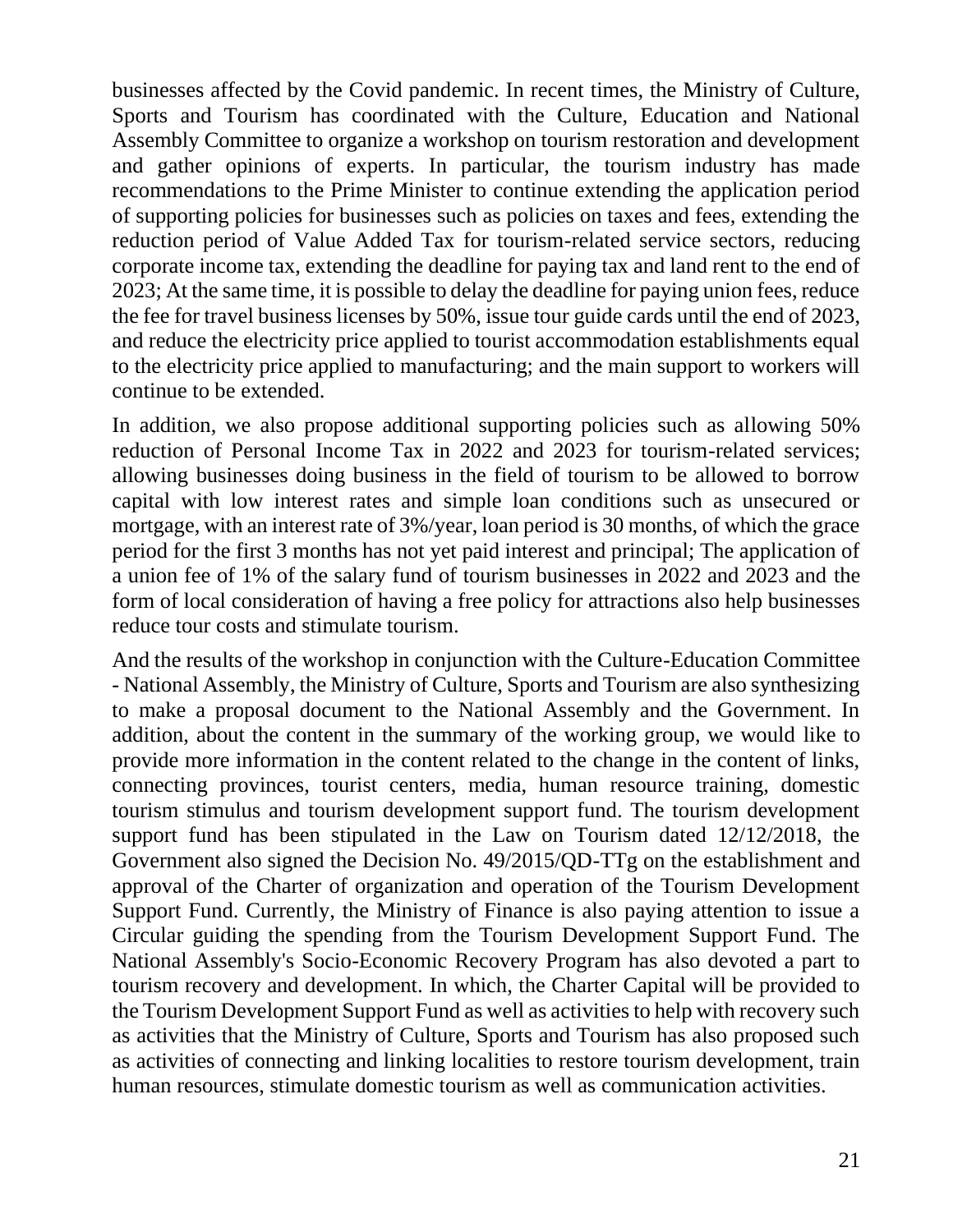In addition, with the proposal to open and welcome tourists, in the past time, from November 2021, the Ministry of Culture, Sports and Tourism has also submitted to the Government and implemented a pilot program to welcome tourists. Currently, the Ministry of Culture, Sports and Tourism has also issued a document to guide localities on continuing the pilot phase 2 on welcoming tourists until  $15<sup>th</sup>$  March 2022. Up to now, the Ministry of Culture, Sports and Tourism has just released a report to the Prime Minister on 15<sup>th</sup> February on the reopening of tourism activities under new normal conditions, ensuring the prevention of the Covid epidemic from  $15<sup>th</sup>$  March 2022. At the same time, it is recommended that the Government allow the application of visa policies for entry to Vietnam as applied before 2020, and soon announce the opening time for localities and businesses to prepare routes and conditions. and plan to welcome tourists safely and effectively. In addition, we are also planning a tourism system, which has a content focusing on sustainable tourism development perspectives.

### **19. Mr. Luong Thanh Quang, Deputy Director of Consular Department, Ministry of Foreign Affairs**

Dear Deputy Minister, Ms. Nguyen Thi Bich Ngoc,

Dear forum participants!

With the authorization from the Leader of the Ministry of Foreign Affairs, I would like to report 2 opinions quickly.

First, in response to Mr. Ken Atkinson's opinion on the increase of the unilateral visa exemption period for other countries, Vietnam is having a unilateral visa exemption agreement from 15 to 30 days, I want to report that this issue is related to Immigration Law 2014 revised in 2019. This law contains articles which state clearly that citizens from countries with unilateral visa exemption from Vietnam will enter Vietnam and stay for up to 15 days. This is very important in avoiding the act of exploiting this visa policy to stay in Vietnam for work. I acknowledge your comments and will coordinate with related Ministries, divisions to make suitable recommendations in the coming time.

The second is the issue of getting exemption from consular legalization. This issue is specified the provisions of Decree No. 152 which is consulted by the Ministry of Labor, Invalids and Social Affairs to the Government, requiring all documents related to foreign individuals and organizations entering for business and business activities in Vietnam must be consular legalized. Our Ministry of Foreign Affairs refer Decree No. 111 consular legalization, these two documents are closely related to each other. In case of the exemption of consular legalization, both of these Decrees must be amended. Ms. Ngoc asked my opinion for this issue, I will acknowledge it, but on this issue, the Ministry of Labor, War Invalids and Social Affairs should be presided over it, because the cause of this issue is the Decree's request to make consular legalization.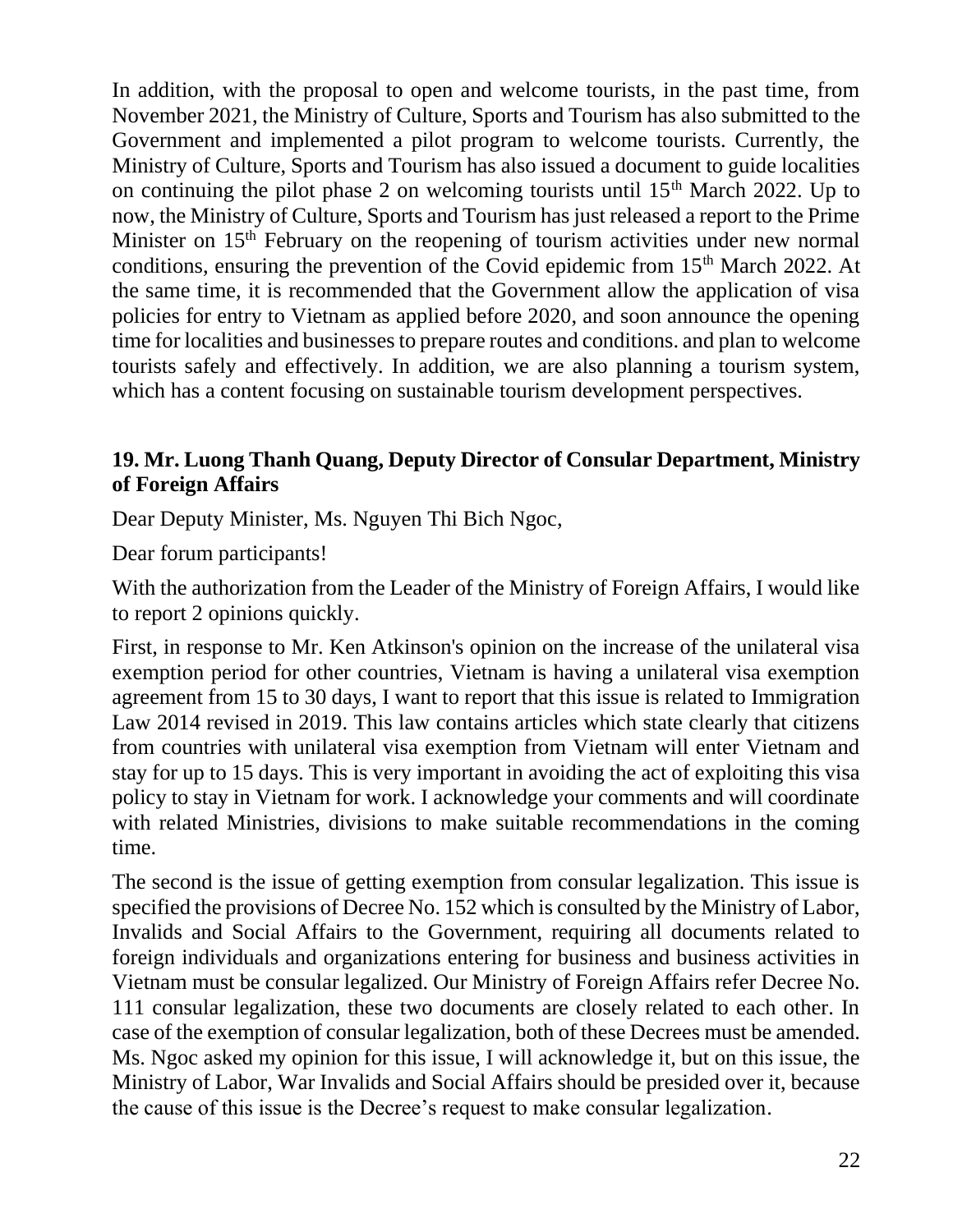## **III. Closing remarks by Ms. Nguyen Thi Bich Ngoc, Deputy Minister of Planning and Investment**

First of all, it would sincerely sorry that we go to the end of the Forum, but actually, we have covered all issues.

Mr. Tetsu Funayama, Co-Chair of Vietnam Business Forum,

Mr. Nguyen Quang Vinh, Vice President of Vietnam Chamber of Commerce and **Industry** 

Ladies and gentlemen

We have just made a very focused, positive, and productive working session. This afternoon, we heard eleven ideas from eleven representatives of eleven working groups of the Vietnam Business Forum (VBF). Besides, the Ministry of Planning and Investment and relevant ministries and branches, we also received documents sufficiently from working groups of VBF. As the Ministry of Planning and Investment, we always highly appreciate the enthusiasm, effort, and wisdom of the business community in preparing the focusing contents of the Business Forum.

Regarding the opinions of enterprises and the business community, personally and honestly, I have read very carefully. Among the documents submitted as well as in the proposals presented today, I am shown that there are three groups of matters emerging as follows:

- The first group of the matter: From the ideas presented, we are shown that there are still some shortcomings and limitations in the implementation of legal policies. The implementation of legal policies sometimes is still too rigid and inconsistent in some localities, causing difficulties for enterprises.
- The second group of the matter is that there are still some overlapping and conflicting legal regulations. Especially for some new aspects or new issues such as digital economy, environment, etc. have emerged points that need to continue to improve the legal corridors to create room for development.
- The third group of matters mentioned by enterprises is that they would have proposed some additional solutions to the Government, the Prime Minister, and government agencies to overcome the consequences and difficulties of the COVID-19 pandemic.

### Ladies and Gentlemen!

During the session this afternoon, representatives of ministries and branches also gave feedback, detailed exchanges, and clarified several issues that the business community is being interested in. As we said at the beginning, it does not only the replies of representatives of ministries and sectors at today session, but also we have several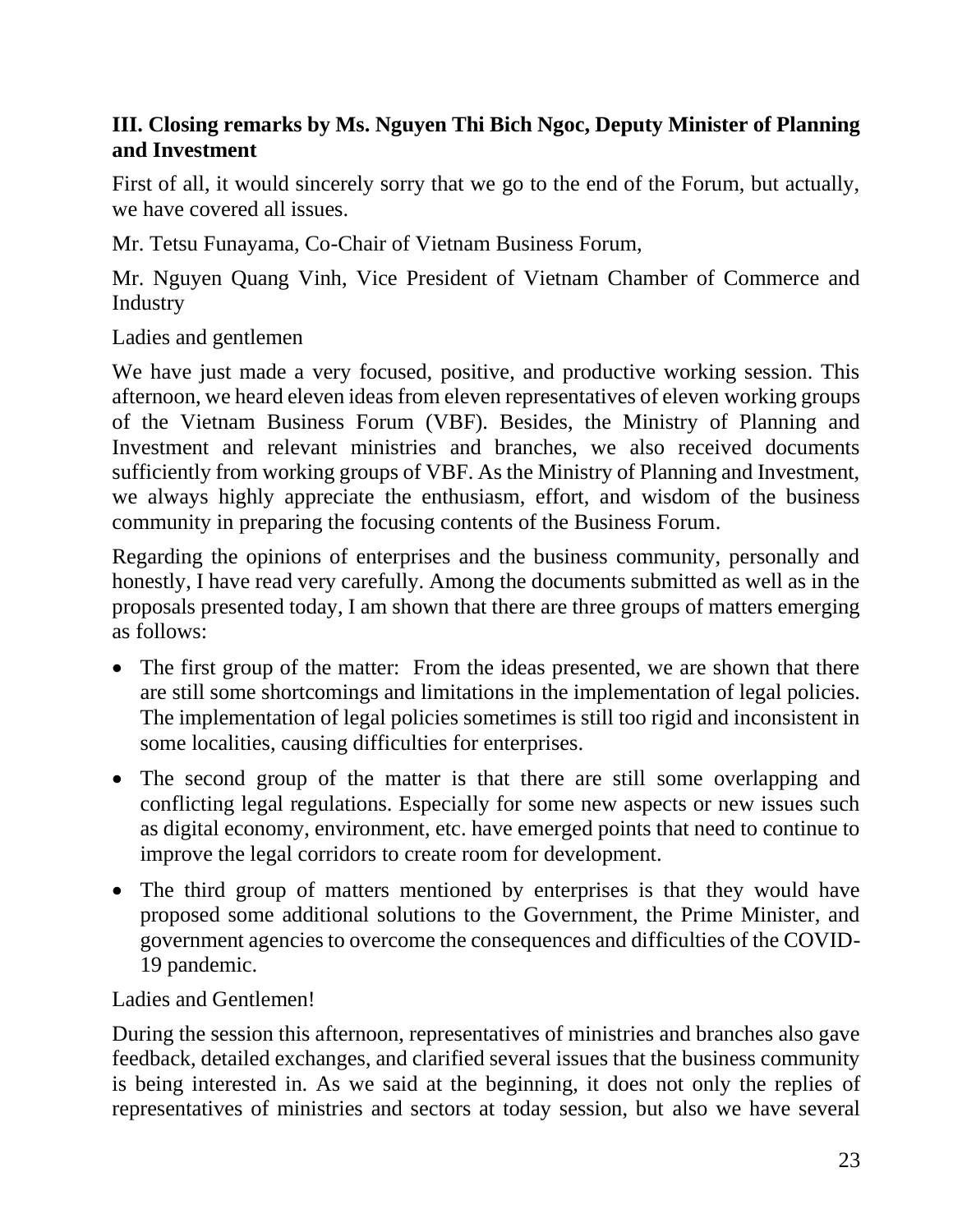information channels. As the first method, ministries and branches will respond directly in writing, or further, we could continue to set up these technical discussions, on specific and deeper issues, in order that the business community could be better clarified and shared with the conceptions, policies planning as well as organizing and conducting the implementation for each industry and each field.

As the general advisory party and assigned by the Government and the Prime Minister as the primary party to organize this Business Forum, after the meeting today and the one held on Monday we shall summarize the groups of proposals and problems of the business community to report to the Prime Minister. Basically, we will be stick to the proposals for the three groups of matters outlined above.

- Firstly, regarding the issues related to enforcement, we shall propose to the Prime Minister to continue to assign ministries, branches, and localities to continue strengthening the dialogue mechanism according to topics for each group of matters.
- Secondly, regarding the issues proposed by the business community related to institutions and policies, we shall propose to the Prime Minister to assign relevant agencies to continue researching and continuing to discuss further with the business community to have appropriate input, so that we could improve institutions and policies, create a favorable investment and business environment. Here, at the session of the meeting, through the speeches of the attendants, we have been shown that they have a concern about whether there are many mechanisms and policies that have been effectively implemented in the Resolutions issued by the Government to overcome difficulties during the COVID-19 pandemic, when the Covid 19 pandemic is over, how will these mechanism and policies be implemented? We suppose that what have good precedent and practice, surely that the ministries, branches, and the Ministry of Planning and Investment will continue to propose to the Prime Minister, the Government to assign agencies to institutionalize by specific legal documents for long-term application.
- Thirdly, considering some additional proposals of the business community to the Government in supporting enterprises, such as the proposal of the tourism groups, etc. Regarding this issue, the Prime Minister issued the Resolution to effectively implement the programs of economic recovery and development. During that process, we shall continue to report and propose to the Prime Minister to assign relevant ministries and branches to consider and integrate reasonable proposals of businesses in the process of implementing and conducting these recovery programs.

As the above details, these are three groups of proposals in the report of the Ministry of Planning and Investment reporting to the Government, we shall report based on these contents.

Ladies and Gentlemen!